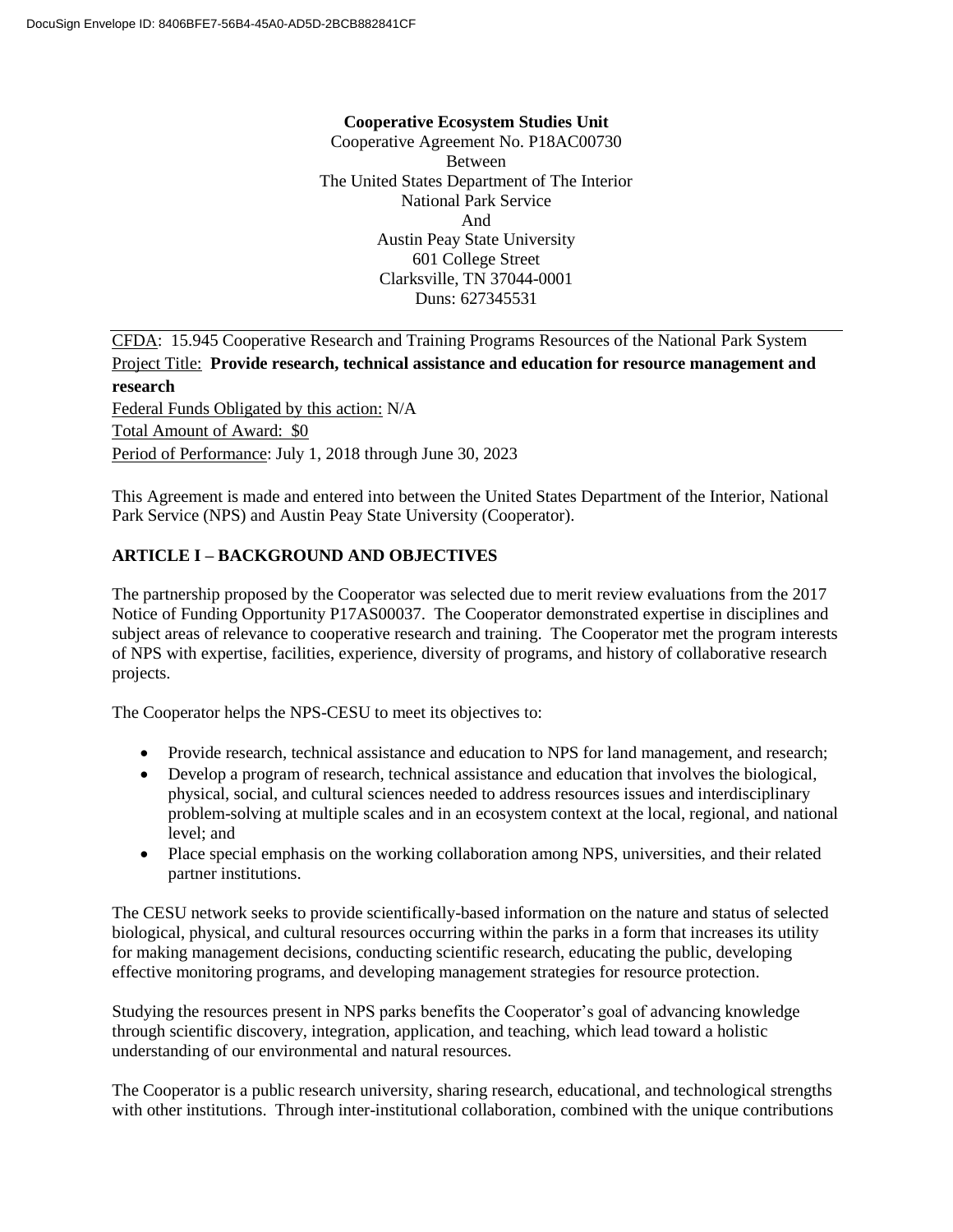of each constituent institution, the Cooperator strives to contribute substantially to the cultural, economic, environmental, scientific, social and technological advancement of the nation.

The NPS expects there to be substantial involvement between itself and the Cooperator in carrying out the activities contemplated in this Agreement.

The primary purpose of this study is not the acquisition of property or services for the direct benefit or use by the Federal Government, but rather to accomplish a public purpose of support or stimulation authorized the Legislative Authorities in ARTICLE II.

This agreement fulfills the Public Purpose of support and economic stimulation for the following reasons:

- Projects will engage recipients, partners, communities, and/or visitors in shared environmental stewardship.
- Projects will promote greater public and private participation in historic preservation programs and activities. The project builds resource stewardship ethics in its participants.
- The information, products and/or services identified or developed by projects will be shared through a variety of strategies to increase public awareness, knowledge and support for historic preservation and stewardship of the nation's cultural and historical heritage.
- Projects will support the Government's objective to provide opportunities for youth to learn about the environment by spending time working on projects in National Parks. The NPS receives the indirect benefit of completing conservation projects.
- Projects will motivate youth participants to become involved in the natural, cultural and /or historical resource protection of their communities and beyond.
- Students gain "real world" or hands-on experience outside of the classroom of natural, cultural and/or historical resource projects.
- The scientific community and/or researchers external to NPS gains by new knowledge provided through research and related results dissemination of natural, cultural and/or historical resource information.
- Projects assist in the creation, promotion, facilitation, and/or improvement of the public's understanding of natural, cultural, historic, recreational and other aspects of areas such as ecological conservation areas, and state and local parks.

For performance under this cooperative agreement, the regulations set forth in 2 CFR, Part 200, supersedes OMB Circulars A–21 (2 CFR 220), A–87 (2 CFR 225), A–110, and A–122 (2 CFR 230); Circulars A–89, A–102, and A–133; and the guidance in Circular A–50 on Single Audit Act follow–up apply. The Cooperator shall adhere to 2 CFR, Part 200 in its entirety in addition to any terms and conditions of the master agreement not superseded by 2 CFR 200, as well as the terms and conditions set forth in this agreement. In the event of a conflict between the original terms of the master agreement and 2 CFR, Part 200, relating to this task agreement, 2 CFR, Part 200 shall take precedence.

# **ARTICLE II - AUTHORITY**

NPS enters into this Agreement to assist in providing research, technical assistance, and education.

**a. 54 U.S.C.** *§* **100703 - Agreements with Educational Institutions to Study National Park System Resources and Non-Park Service Resources:** The NPS is authorized and directed to enter into cooperative agreements with colleges and universities in partnership with other Federal and State agencies, to establish cooperative study units to conduct multi-disciplinary research and develop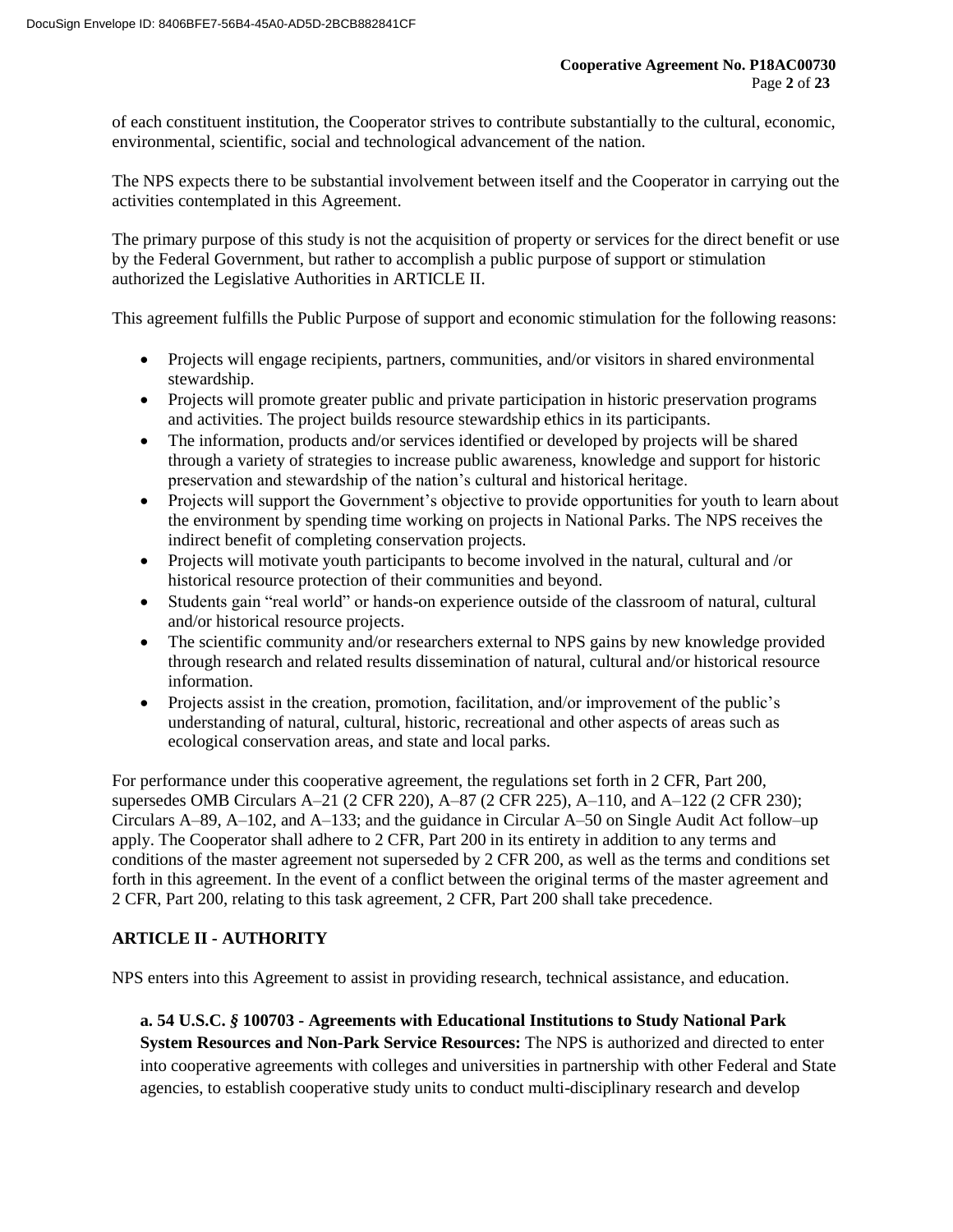integrated information products on the resources of the National Park System or the larger region of which parks are a part.

#### **b. 54 U.S.C. § 101702(b) – Cooperative Research and Training Programs:**

The NPS is authorized to enter into cooperative agreements with public or private educational institutions, States, and their political subdivisions, for the purpose of developing adequate, coordinated, cooperative research and training activities concerning the resources of the NPS.

### **c. 54 U.S.C. § 101702(a) – Agreements for the Transfer of Appropriated Funds to Carry out**

**NPS Programs:** The NPS is authorized to enter into cooperative agreements that involve the transfer of National Park Service appropriated funds to State, local and tribal governments, other public entities, educational institutions, and private nonprofit organizations for the public purpose of carrying out National Park Service programs.

#### **d. 54 U.S.C. § 101702(d)(1) – Cooperative Agreements for National Park Natural Resource**

**Protection:** The NPS is authorized to enter into cooperative agreements with State, local, or tribal governments, other Federal agencies, other public entities, educational institutions, private nonprofit organizations, or participating private landowners for the purpose of protecting natural resources of units of the National Park System through collaborative efforts on land inside and outside of National Park System units.

**e. 54 U.S.C. § 200103(g)(1) - Outdoor Recreation of Programs, Research and Education:** The NPS is authorized to sponsor, engage in, and assist in research relating to outdoor recreation, directly or by contract or cooperative agreements, and make payments for such purposes without regard to the limitations of section 3324(a) and (b) of title 31 concerning advances of funds when he considers such action in the public interest, (2) undertake studies and assemble information concerning outdoor recreation, directly or by contract or cooperative agreement, and disseminate such information without regard to the provisions of section 3204 of title 39, and (3) cooperate with educational institutions and others in order to assist in establishing education programs and activities and to encourage public use and benefits from outdoor recreation.

## **ARTICLE III – STATEMENT OF WORK**

- A. The Cooperator agrees to:
	- 1. Conduct, a program of research, technical assistance, and education related to the CESU objectives and allow and encourage faculty to participate in the program as appropriate;
	- 2. Promote the application of biological, physical, and cultural information to the conservation, restoration, and management of NPS's resources;
	- 3. Encourage students and employees to participate in the activities of the CESU;
	- 4. Allow and encourage faculty to engage in NPS research, technical assistance and education activities related to the CESU objectives, as appropriate;
	- 5. Encourage its students to participate in the activities of the CESU;
	- 6. Obtain research collecting permits through the appropriate NPS administrative unit for work accomplished through this Agreement;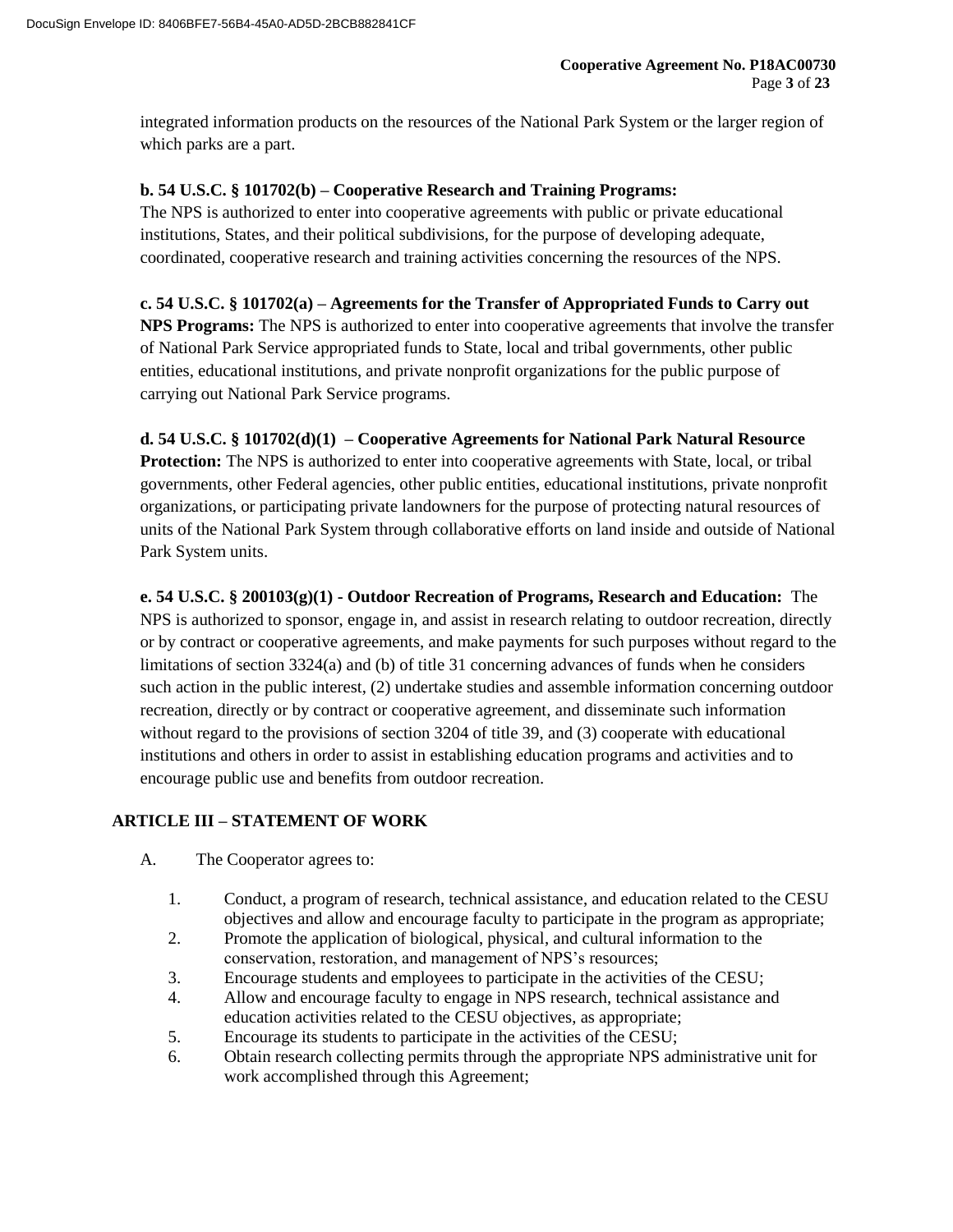- 7. Participate in symposiums, conferences, or workshops to promote the understanding and use of biodiversity information on NPS parks;
- 8. Support professional development for youth and visitors, whenever possible, with projects under this Agreement;
- 9. Provide to the NPS expert consultation in support of environmental policy and management of natural and cultural resources;
- 10. Assist the NPS in outreach to national and international audiences with information about the resources that are supported by national parks;
- 11. Provide the NPS with reports, manuscripts, popular-press articles, monographs, and research data generated by personnel conducting projects under this Agreement.
- B. NPS agrees to:
	- 1. Provide administrative assistance, as appropriate, necessary to execute this Agreement and subsequent modifications;
	- 2. Participate in project activity research, technical assistance and education related to the CESU objectives to the extent allowed by NPS authorizing legislation;
	- 3. Provide opportunities for research on national park lands or using federal facilities in cooperation with NPS, as appropriate, and according to all applicable laws, regulations, and policies;
	- 4. Provide project funds and/or collaboration to support specific research, technical assistance and education projects, as appropriate;
	- 5. Comply with the Cooperator's rules, regulations, and policies regarding professional conduct, health, safety, use of services and facilities, use of animals, recombinant DNA, infectious agents or radioactive substances, as well as other policies generally applied to the Cooperator's personnel;
	- 6. Ensure its employees follow the Code of Ethics for Government Service (Pub. L. 96-303) and Standards of Ethical Conduct (5 CFR Part 2635);
	- 7. Allow NPS employees to participate in the activities of the Cooperator, including serving on graduate committees and teaching courses, as appropriate, and as specifically determined in modifications to the Agreement; and
	- 8. Provide substantial guidance and consultation to the Cooperator in connection with projects, as appropriate.
	- 9. Familiarize the Cooperator with parks and park resources.
	- 10. Provide the Cooperator with timely information on changes to park boundaries or land ownership.
	- 11. Provide access to and use of the natural and cultural resources of units of the National Park System for appropriate research, monitoring, and educational activities of the Cooperator, except for those activities which may conflict with the values and purposes of the area as stated in Federal law or policy.
- C. The Cooperator and NPS jointly agree to:
	- 1. Maintain the CESU closely following the mission and goals of the CESU Network as described in the *CESU Network Strategic Plan*, adapting key elements to local and regional needs, as appropriate;
	- 2. Maintain a CESU role and mission statement;
	- 3. Operate under a multi-year strategic plan;
	- 4. Issue individual funding documents, in accordance with NPS procedures, developed cooperatively between the NPS and Cooperator that individually include a specific "scope of work" statement and a brief explanation of the following: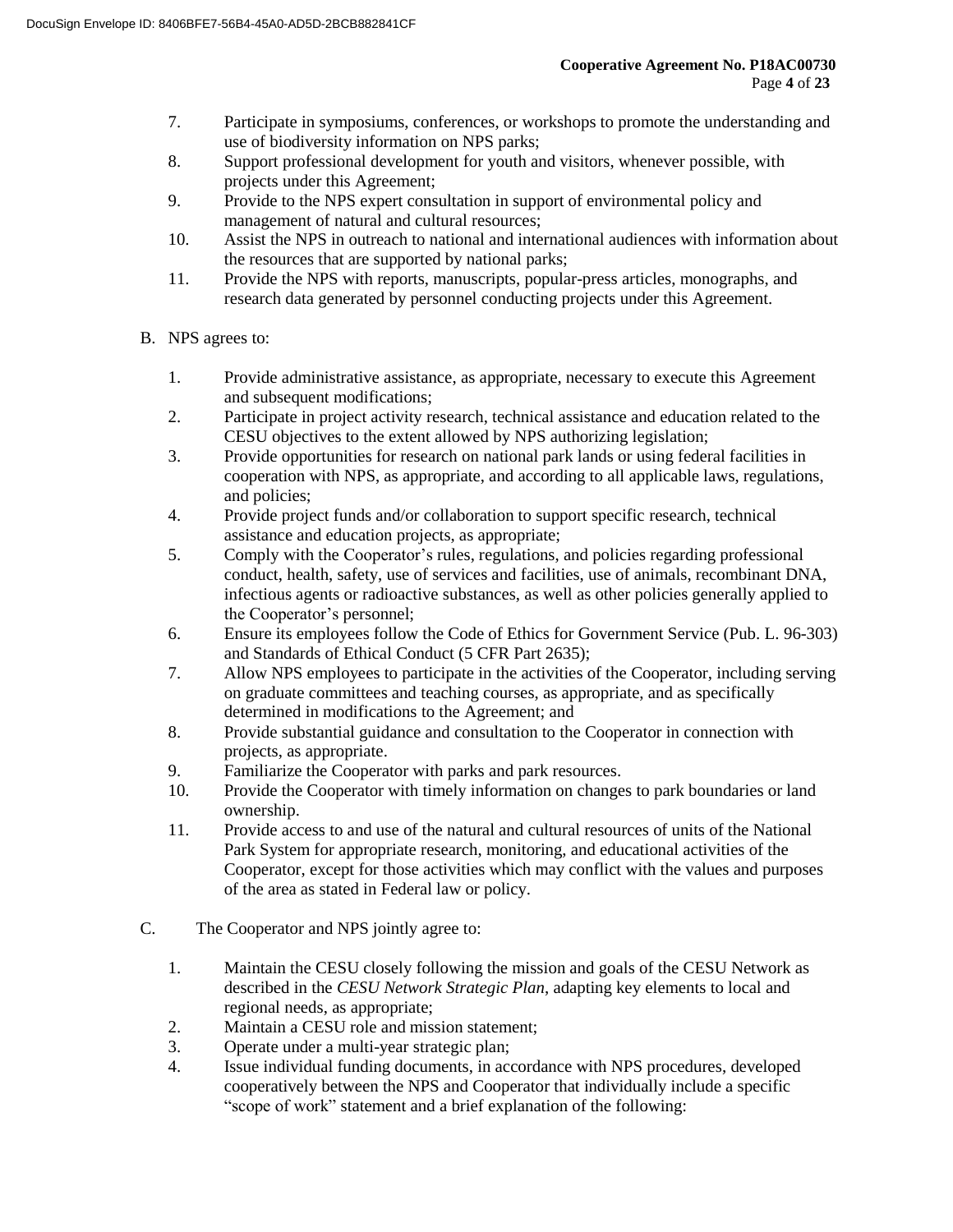- a. the proposed work;
- b. the project contribution to the objectives of the CESU;
- c. the methodology of the project;
- d. the substantial involvement of each party;
- e. the project budget and schedule;
- f. the specific project outputs or products.

Unless otherwise specified, the terms and conditions of this Cooperative Agreement will apply to Task Agreements written under it.

- 5. Provide data on CESU projects to the CESU Network National Office and/or host institution in accordance with CESU Network Council guidelines as posted on the CESU Network National Office website (www.cesu.org);
- 6. Engage in collaborative activities consistent with federal scientific and scholarly integrity directives and policies (e.g., Presidential and OSTP Scientific Integrity Memoranda, as appropriate. The Code of Scientific and Scholarly Conduct for the Department of the Interior can be found at: https://www.doi.gov/sites/doi.gov/files/migrated/scientificintegrity/upload/DOI-Code-of-Scientific-and-Scholarly-Conduct-Poster-December-2014.pdf

# **ARTICLE IV – TERM OF AGREEMENT**

- A. The Agreement will become effective April 23, 2018 and extend through April 22, 2023, unless terminated earlier per Article XI. The period from the Effective Date to the Expiration Date is the period of performance for the Agreement (Agreement Term).
- B. For the purposes of this Agreement, amendments are changes (edits, deletions, or additions) to the Agreement that do not involve the transfer of funds. Amendments may be proposed by NPS or the Cooperator. Amendments shall be in writing, signed, and agreed to by NPS and the Cooperator.
- C. The expiration of this Agreement will not affect the validity or duration of projects which have been initiated under this Agreement prior to such expiration.

## **ARTICLE V – KEY OFFICIALS**

- A. Key officials are essential to ensure maximum coordination and communications between the parties and the work being performed. They are:
	- 1. **For the NPS:**

**Signatory Brian J. Straka** Financial Assistance Awarding Officer (AO) Great Smoky Mountains National Park 107 Park Headquarters Road Gatlinburg, TN 37738 (865) 436-1217 Brian\_Straka@nps.gov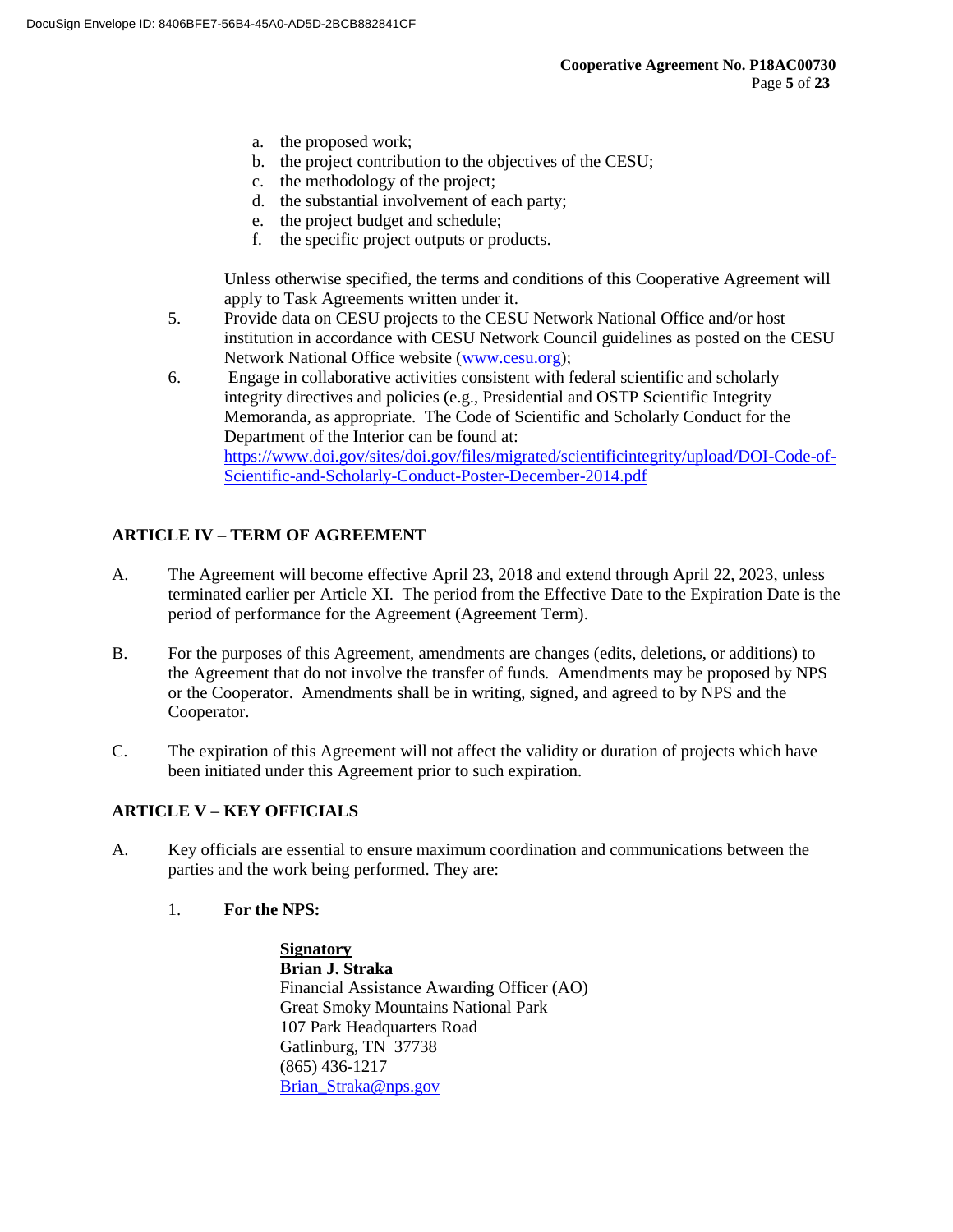### **Agreement Technical Representative (ATR)**

**Ray Albright** 272 Ellington PS Bldg. University of Tennessee Knoxville, TN 37996 O (865) 974-8443 C (865) 604-9357 ray\_albright@nps.gov

### 2. **For Austin Peay State University**

#### **Signatory**

Dr. Chad Brooks Austin Peay State University Associate Provost for Research 601 College Street P.O. Box 4517 Clarksville, TN 37044 (931) 221-7414 brooksc@apsu.edu

## **Other**

Kelly Pitts Austin Peay State University Information Research Technician 601 College Street P.O. Box 4517 Clarksville, TN 37044 (931) 221-7881 pittsk@apsu.edu

- B. **Communications.** Cooperator shall address any communication regarding this Agreement to the ATR with a copy to the AO. Communications that relate solely to technical matters may be sent only to the ATR.
- C. **Changes in Key Officials.** Neither the NPS nor Cooperator may make any permanent change in a key official without written notice to the other party reasonably in advance of the proposed change. The notice will include a justification with sufficient detail to permit evaluation of the impact of such a change on the scope of work specified within this Agreement. Any permanent change in key officials will be made only by modification to this Agreement.

## **ARTICLE VI – AWARD AND PAYMENT**

A. The commitment of funds in furtherance of this Agreement will be authorized by individual Task Agreements issued against this Cooperative Agreement identifying each project or group of projects, the amount of financial assistance and any other special terms or conditions applicable to the project tasks.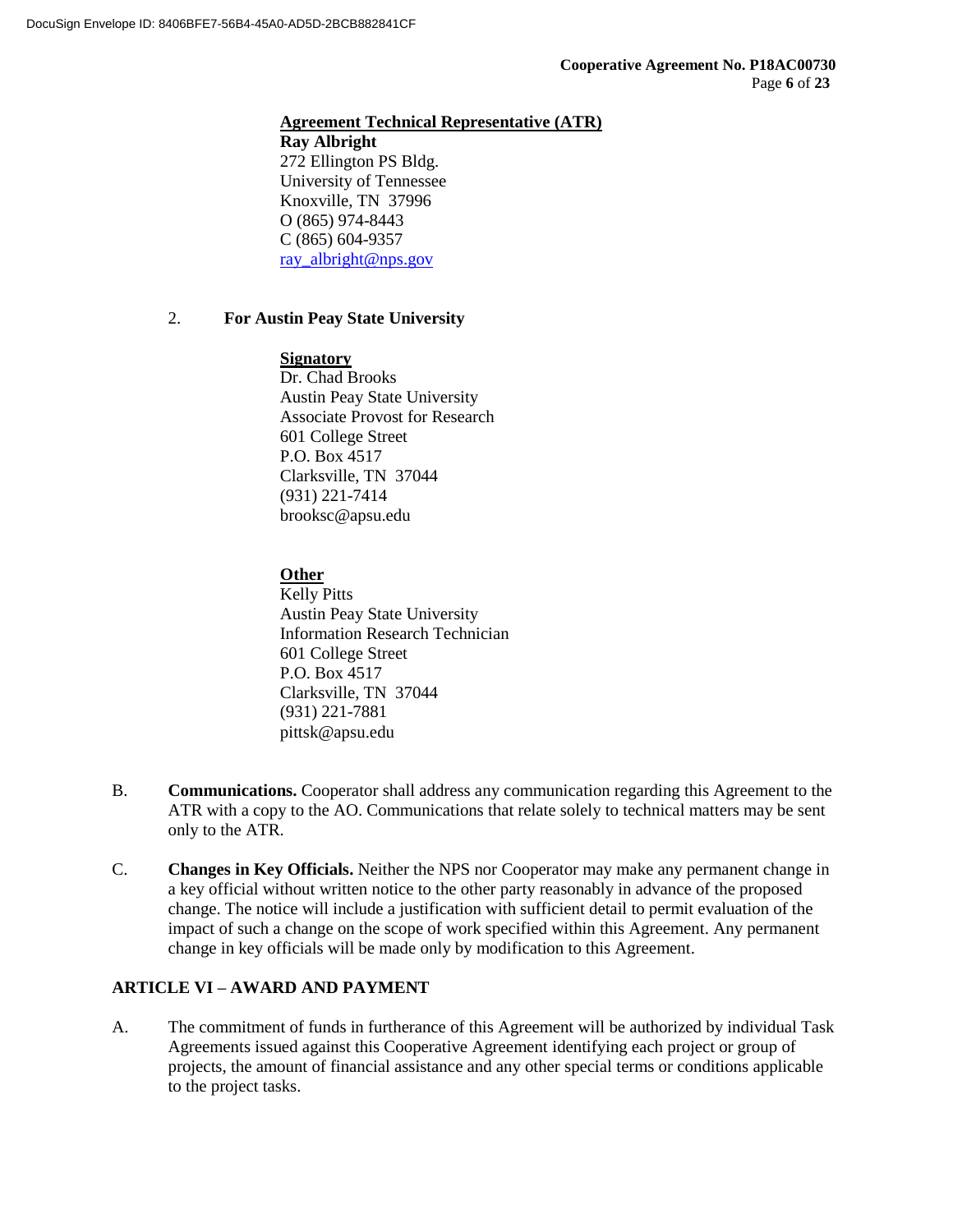- B. A 17.5% indirect cost rate will be paid on work covered by the Agreement and all its modifications or task agreements. Non-CESU sub-recipients may be asked to follow the rate, but may not be required.).
- C. Cooperator shall request payment in accordance with the following:
	- 1. **Method of Payment.** Payment will be made by advance and/or reimbursement through the Department of Treasury's Automated Standard Application for Payments (ASAP) system.
	- 2. **Requesting Advances.** Requests for advances must be submitted via the ASAP system. Requests may be submitted as frequently as required to meet the needs of the Financial Assistance (FA) Cooperator to disburse funds for the Federal share of project costs. If feasible, each request should be timed so that payment is received on the same day that the funds are dispersed for direct project costs and/or the proportionate share of any allowable indirect costs. If same-day transfers are not feasible, advance payments must be as close to actual disbursements as administratively feasible.
	- 3. **Requesting Reimbursement.** Requests for reimbursements must be submitted via the ASAP system. Requests for reimbursement should coincide with normal billing patterns. Each request must be limited to the amount of disbursements made for the Federal share of direct project costs and the proportionate share of allowable indirect costs incurred during that billing period.
	- 4. **Adjusting Payment Requests for Available Cash.** Funds that are available from repayments to, and interest earned on, a revolving fund, program income, rebates, refunds, contract settlements, audit recoveries, credits, discounts, and interest earned on any of those funds must be disbursed before requesting additional cash payments.
	- 5. **Bank Accounts.** All payments are made through electronic funds transfer to the bank account identified in the ASAP system by the FA Cooperator.
	- 6. **Supporting Documents and Agency Approval of Payments.** Additional supporting documentation and prior NPS approval of payments may be required when/if a FA Cooperator is determined to be "high risk" or has performance issues. If prior Agency payment approval is in effect for an award, the ASAP system will notify the FA Cooperator when they submit a request for payment. The Cooperator must then notify the NPS AO that a payment request has been submitted. The NPS AO may request additional information from the Cooperator to support the payment request prior to approving the release of funds, as deemed necessary. The FA Cooperator is required to comply with these requests. Supporting documents may include invoices, copies of contracts, vendor quotes, and other expenditure explanations that justify the reimbursement requests.
- D. **System for Award Management (SAM)**. In order to receive a financial assistance award and to ensure proper payment, it is required that Cooperator maintain their registration with SAM, accessed at http://www.sam.gov. Failure to maintain registration can impact obligations and payments under this Agreement and/or any other financial assistance or procurements documents the Cooperator may have with the Federal government.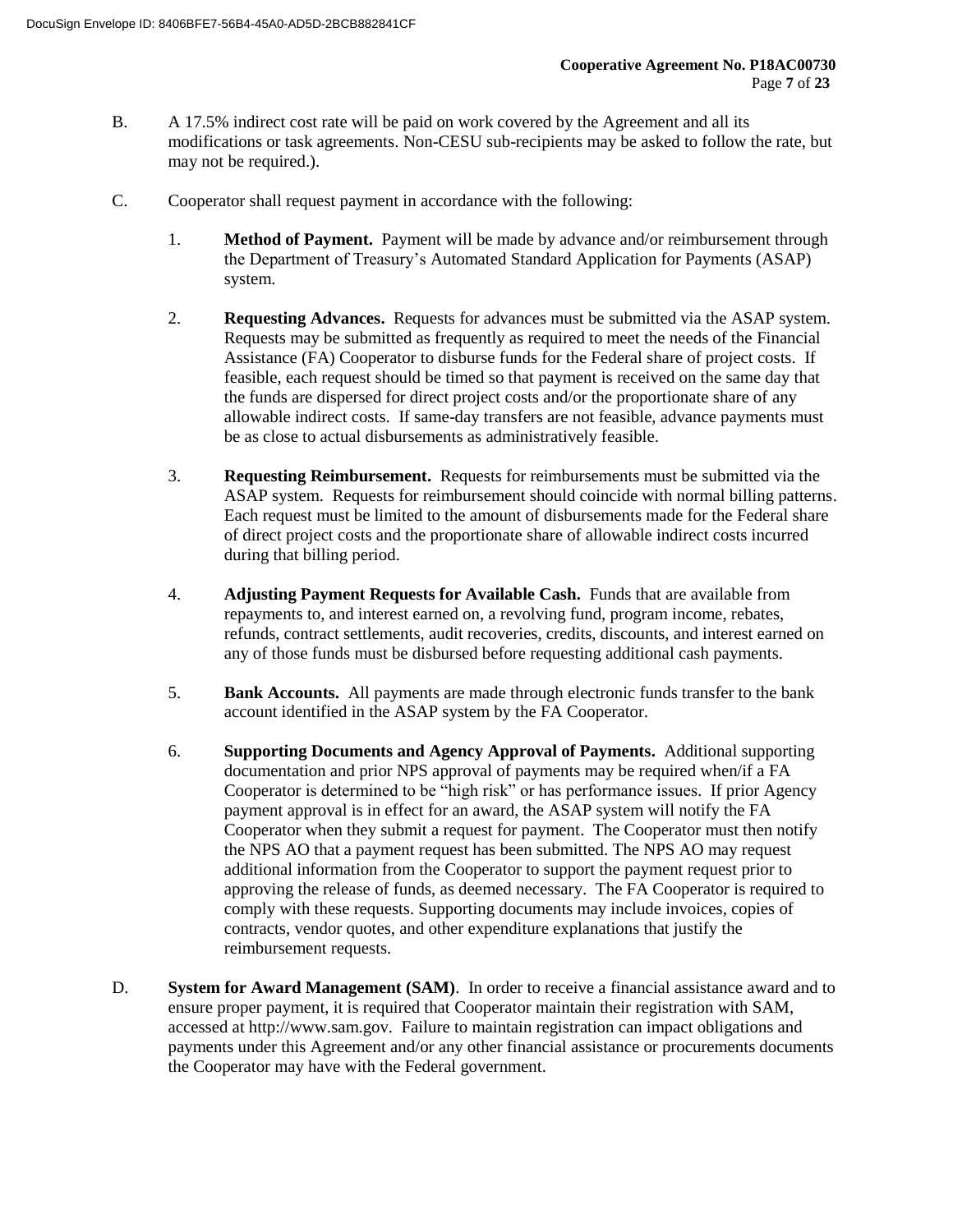- E. **Anti-Deficiency Act.** Any award beyond the current fiscal year is subject to availability of funds; funds may be provided in subsequent fiscal years if project work is satisfactory and funding is available.
- F. **Allowable and Eligible Costs.** Expenses charged against awards under the Agreement may not be incurred prior to the beginning of the Agreement, and may be incurred only as necessary to carry out the approved objectives, scope of work and budget with prior approval from the NPS AO. The Cooperator shall not incur costs or obligate funds for any purpose pertaining to the operation of the project, program, or activities beyond the expiration date stipulated in the award.
- G. **Travel Costs.** For travel costs charged against awards under the Agreement, costs incurred must be considered reasonable and otherwise allowable only to the extent such costs do not exceed charges normally allowed by the Cooperator in its regular operations as the result of the Cooperator's written travel policy. If the Cooperator does not have written travel policies established, the Cooperator and its contractors shall follow the travel policies in the Federal Travel Regulation, and may not be reimbursed for travel costs that exceed the standard rates. All charges for travel must conform to the applicable cost principles.
- H. **Cooperator Cost Share or Match.** Any non-Federal share, whether in cash or in-kind, is expected to be paid out at the same general rate as the Federal share. Exceptions to this requirement may be granted by the AO based on sufficient documentation demonstrating previously determined plans for or later commitment of cash or in-kind contributions. In any case, the Cooperator must meet their cost share commitment over the life of the award.
- I. Nothing herein shall be construed as obligating the NPS to expend, or as involving the NPS in any contract or other obligation for the future payment of money, in excess of appropriations authorized by law and administratively allocated for specific work.

## **ARTICLE VII – PRIOR APPROVAL**

The Cooperator shall obtain prior approval for budget and program revisions, in accordance with 2 CFR 200.308.

## **ARTICLE VIII – INSURANCE AND LIABILITY**

- A. **Insurance.** The university is self-insured under the Tennessee Claims Commission Act, Tenn. Code Ann. §§ 9-8-301 et seq., which covers certain tort liability for actual damages of up to \$300,000 per claimant and \$1,000,000 per occurrence.
- C. **Indemnification.** Any liability of the university to Contractor and third parties for any claims, damages, losses, or costs arising out of or related to acts performed by the university under this agreement will be governed by the Tennessee Claims Commission Act, Tenn. Code Ann. §§ 9-8- 301, et. seq.

In the event of damage to or destruction of the buildings and facilities assigned for the use of the Cooperator in whole or in part by any cause whatsoever, nothing herein contained shall be deemed to require NPS to replace or repair the buildings or facilities. If NPS determines in writing, after consultation with the Cooperator that damage to the buildings or portions thereof renders such buildings unsuitable for continued use by the Cooperator, NPS shall assume sole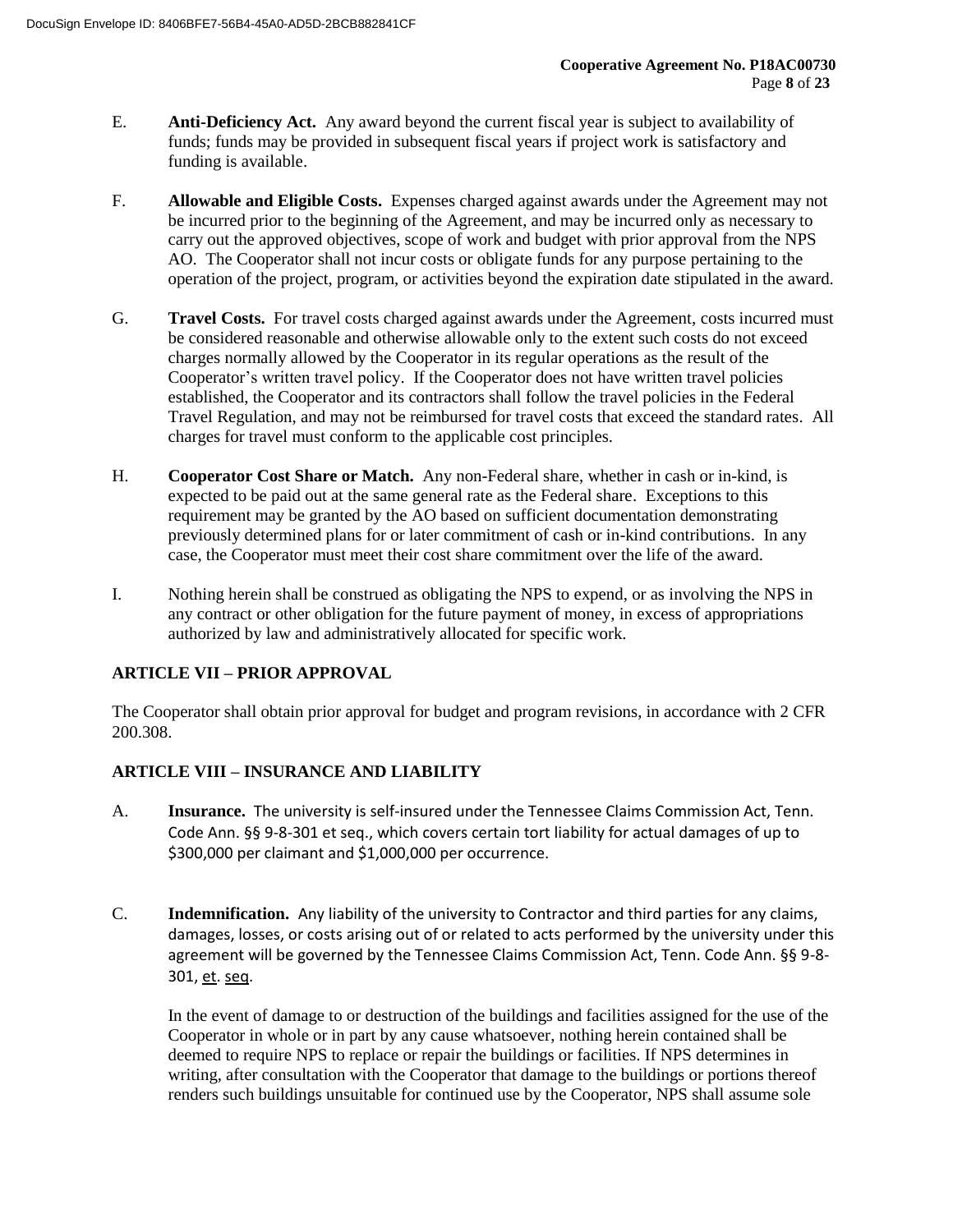control over such buildings or portions thereof If the buildings or facilities rendered unsuitable for use are essential for conducting operations authorized under this Agreement, then failure to substitute and assign other facilities acceptable to the Cooperator will constitute termination of this Agreement by NPS.

D. **Flow-down**: For the purposes of this Article VIII, "Cooperator" includes such sub-Cooperators, contractors, or subcontractors as, in the judgment of the Cooperator and subject to the NPS's determination of sufficiency, have sufficient resources and/or maintain adequate and appropriate insurance to achieve the purposes of this Article VIII.

## **ARTICLE IX – REPORTS AND/OR DELIVERABLES**

A. Specific projects, tasks or activities for which funds are advanced will be tracked and reported by **annual** submission of a SF-425 Federal Financial Report (FFR) and narrative Performance Report.

## **ARTICLE X – PROPERTY UTILIZATION**

All equipment and facilities furnished by NPS will be on a loan basis. Equipment and facilities will be returned in the same condition received except for normal wear and tear in project use. Property management standards set forth in 2 CFR 200.310 through 200.316 apply to this Agreement.

## **ARTICLE XI – MODIFICATION, REMEDIES FOR NONCOMPLIANCE TERMINATION**

- A. This Agreement may be modified only by a written instrument executed by the parties. Modifications will be in writing and approved by the NPS AO and the authorized representative of Cooperator.
- B. Additional conditions may be imposed by NPS if it is determined that the Cooperator is noncompliant to the terms and conditions of this agreement. Remedies for Noncompliance can be found in 2 CFR 200.338.
- C. This Agreement may be terminated consistent with applicable termination provisions for Agreements found in 2 CFR 200.339 through 200.342.

## **ARTICLE XII – GENERAL AND SPECIAL PROVISIONS**

#### A. **General Provisions**

- 1. **OMB Circulars and Other Regulations.** The following Federal regulations are incorporated by reference into this Agreement (full text can be found at http://www.ecfr.gov:
	- **a. Administrative Requirements:** *2 CFR, Part 200 – Uniform Administrative Requirements, Cost Principles, and Audit Requirements for Federal Awards, in its entirety;*
	- **b. Determination of Allowable Costs**: *2 CFR, Part 200 – Uniform Administrative Requirements, Cost Principles, and Audit Requirements for Federal Awards, Subpart E;* and
	- **c. Audit Requirements**: *2 CFR, Part 200 – Uniform Administrative Requirements, Cost Principles, and Audit Requirements for Federal Awards, Subpart F.*
	- **d. Code of Federal Regulations/Regulatory Requirements:** *2 CFR Part 182 & 1401*, "Government-wide Requirements for a Drug-Free Workplace";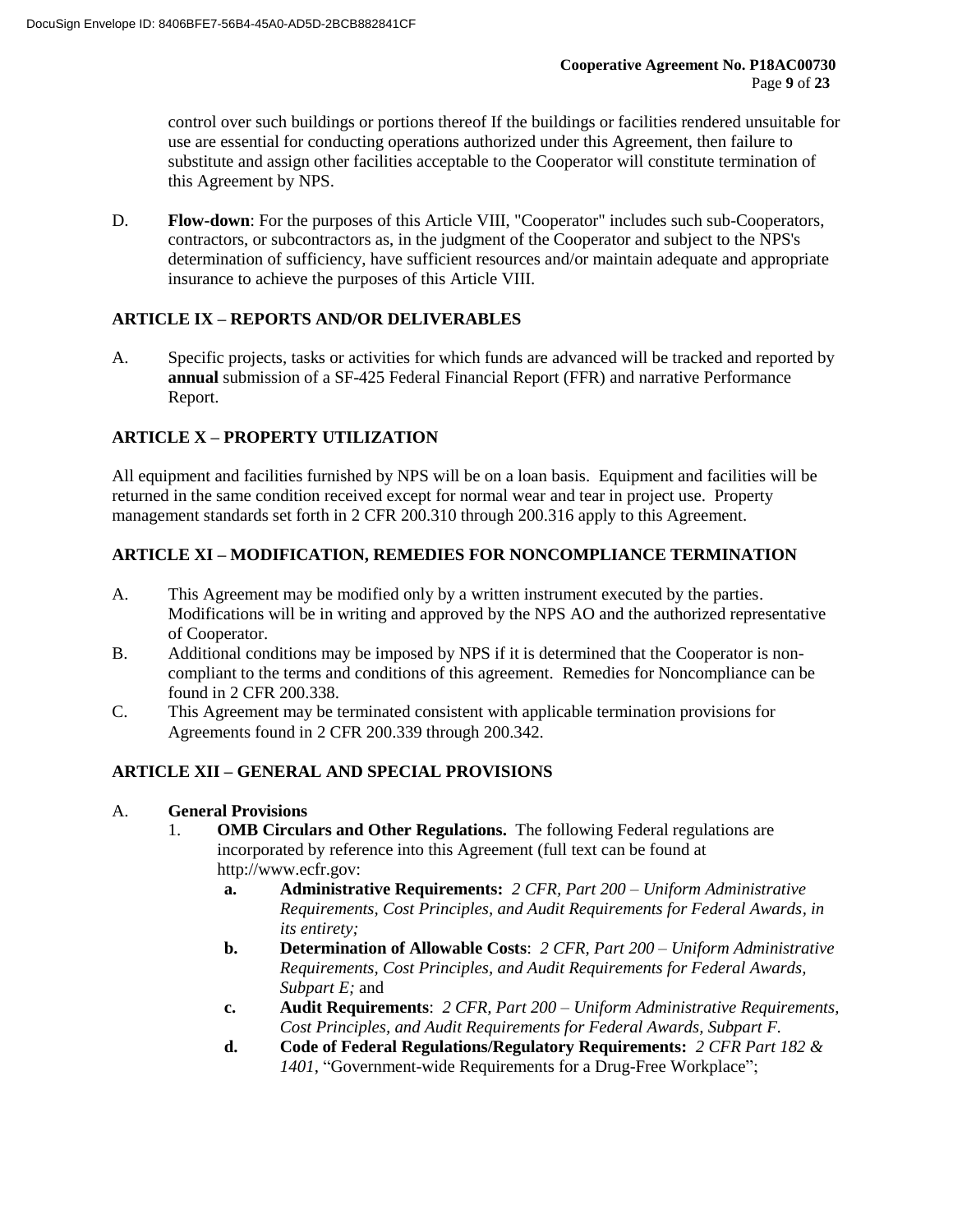*2 CFR 180 & 1400*, "Non-Procurement Debarment and Suspension", previously located at 43 CFR Part 42, "Governmentwide Debarment and Suspension (NonProcurement)";

*43 CFR 18*, "New Restrictions on Lobbying";

*2 CFR Part 175*, "Trafficking Victims Protection Act of 2000";

*FAR Clause 52.203-12, Paragraphs (a) and (b)*, Limitation on Payments to Influence Certain Federal Transactions;

*2 CFR Part 25*, System for Award Management (www.SAM.gov) and Data Universal Numbering System (DUNS); and

*2 CFR Part 170*, "Reporting Subawards and Executive Compensation".

- 2. **Non-Discrimination.** All activities pursuant to this Agreement shall be in compliance with the requirements of Executive Order 11246, as amended; Title VI of the Civil Rights Act of 1964, as amended, (78 Stat. 252; 42 U.S.C. §§2000d et seq.); Title V, Section 504 of the Rehabilitation Act of 1973, as amended, (87 Stat. 394; 29 U.S.C. §794); the Age Discrimination Act of 1975 (89 Stat. 728; 42 U.S.C. §§6101 et seq.); and with all other federal laws and regulations prohibiting discrimination on grounds of race, color, sexual orientation, national origin, disabilities, religion, age, or sex.
- 3. **Lobbying Prohibition.** 18 U.S.C. §1913, Lobbying with Appropriated Moneys, as amended by Public Law 107-273, Nov. 2, 2002 - No part of the money appropriated by any enactment of Congress shall, in the absence of express authorization by Congress, be used directly or indirectly to pay for any personal service, advertisement, telegram, telephone, letter, printed or written matter, or other device, intended or designed to influence in any manner a Member of Congress, a jurisdiction, or an official of any government, to favor, adopt, or oppose, by vote or otherwise, any legislation, law, ratification, policy, or appropriation, whether before or after the introduction of any bill, measure, or resolution proposing such legislation, law, ratification, policy, or appropriation; but this shall not prevent officers or employees of the United States or of its departments or agencies from communicating to any such Members or official, at his request, or to Congress or such official, through the proper official channels, requests for legislation, law, ratification, policy, or appropriations which they deem necessary for the efficient conduct of the public business, or from making any communication whose prohibition by this section might, in the opinion of the Attorney General, violate the Constitution or interfere with the conduct of foreign policy, counter-intelligence, intelligence, or national security activities. Violations of this section shall constitute violations of section 1352(a) of title 31. In addition to the above, the related restrictions on the use of appropriated funds found in Div. F, § 402 of the Omnibus Appropriations Act of 2008 (P.L. 110-161) also apply.
- 4. **Anti-Deficiency Act.** Pursuant to 31 U.S.C. §1341 nothing contained in this Agreement shall be construed as binding the NPS to expend in any one fiscal year any sum in excess of appropriations made by Congress, for the purposes of this Agreement for that fiscal year, or other obligation for the further expenditure of money in excess of such appropriations.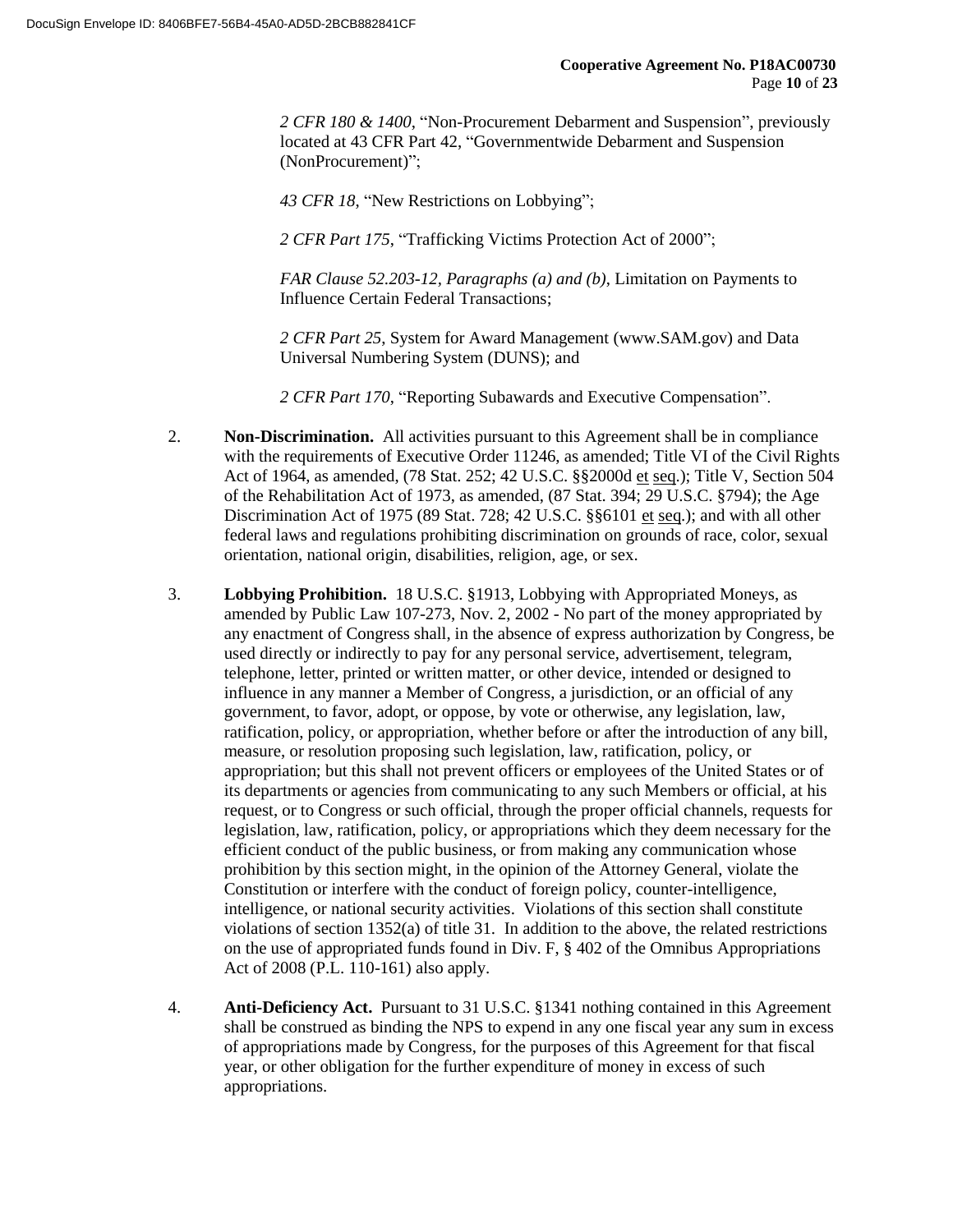- 5. **Minority Business Enterprise Development.** Pursuant to Executive Order 12432 it is national policy to award a fair share of contracts to small and minority firms. NPS is strongly committed to the objectives of this policy and encourages all Cooperators of its Cooperative Agreements to take affirmative steps to ensure such fairness by ensuring procurement procedures are carried out in accordance with the Executive Order.
- 6. **Assignment.** No part of this Agreement shall be assigned to any other party without prior written approval of the NPS and the Assignee.
- 7. **Member of Congress.** Pursuant to 41 U.S.C. § 22, no Member of Congress shall be admitted to any share or part of any contract or agreement made, entered into, or adopted by or on behalf of the United States, or to any benefit to arise thereupon.
- 8. **Agency.** The Cooperator is not an agent or representative of the United States, the Department of the Interior, NPS, or the Park, nor will the Cooperator represent its self as such to third parties. NPS employees are not agents of the Cooperator and will not act on behalf of the Cooperator.
- 9. **Non-Exclusive Agreement.** This Agreement in no way restricts the Cooperator or NPS from entering into similar agreements, or participating in similar activities or arrangements, with other public or private agencies, organizations, or individuals.
- 10. **Survival.** Any and all provisions which, by themselves or their nature, are reasonably expected to be performed after the expiration or termination of this Agreement shall survive and be enforceable after the expiration or termination of this Agreement. Any and all liabilities, actual or contingent, which have arisen during the term of and in connection with this Agreement shall survive expiration or termination of this Agreement.
- 11. **Partial Invalidity.** If any provision of this Agreement or the application thereof to any party or circumstance shall, to any extent, be held invalid or unenforceable, the remainder of this Agreement or the application of such provision to the parties or circumstances other than those to which it is held invalid or unenforceable, shall not be affected thereby and each provision of this Agreement shall be valid and be enforced to the fullest extent permitted by law.
- 12. **Captions and Headings**: The captions, headings, article numbers and paragraph numbers appearing in this Agreement are inserted only as a matter of convenience and in no way shall be construed as defining or limiting the scope or intent of the provision of this Agreement nor in any way affecting this Agreement.
- 13. **No Employment Relationship.** This Agreement is not intended to and shall not be construed to create an employment relationship between NPS and Cooperator or its representatives. No representative of Cooperator shall perform any function or make any decision properly reserved by law or policy to the Federal government.
- 14. **No Third-Party Rights.** This Agreement creates enforceable obligations between only NPS and Cooperator. Except as expressly provided herein, it is not intended nor shall it be construed to create any right of enforcement by or any duties or obligation in favor of persons or entities not a party to this Agreement.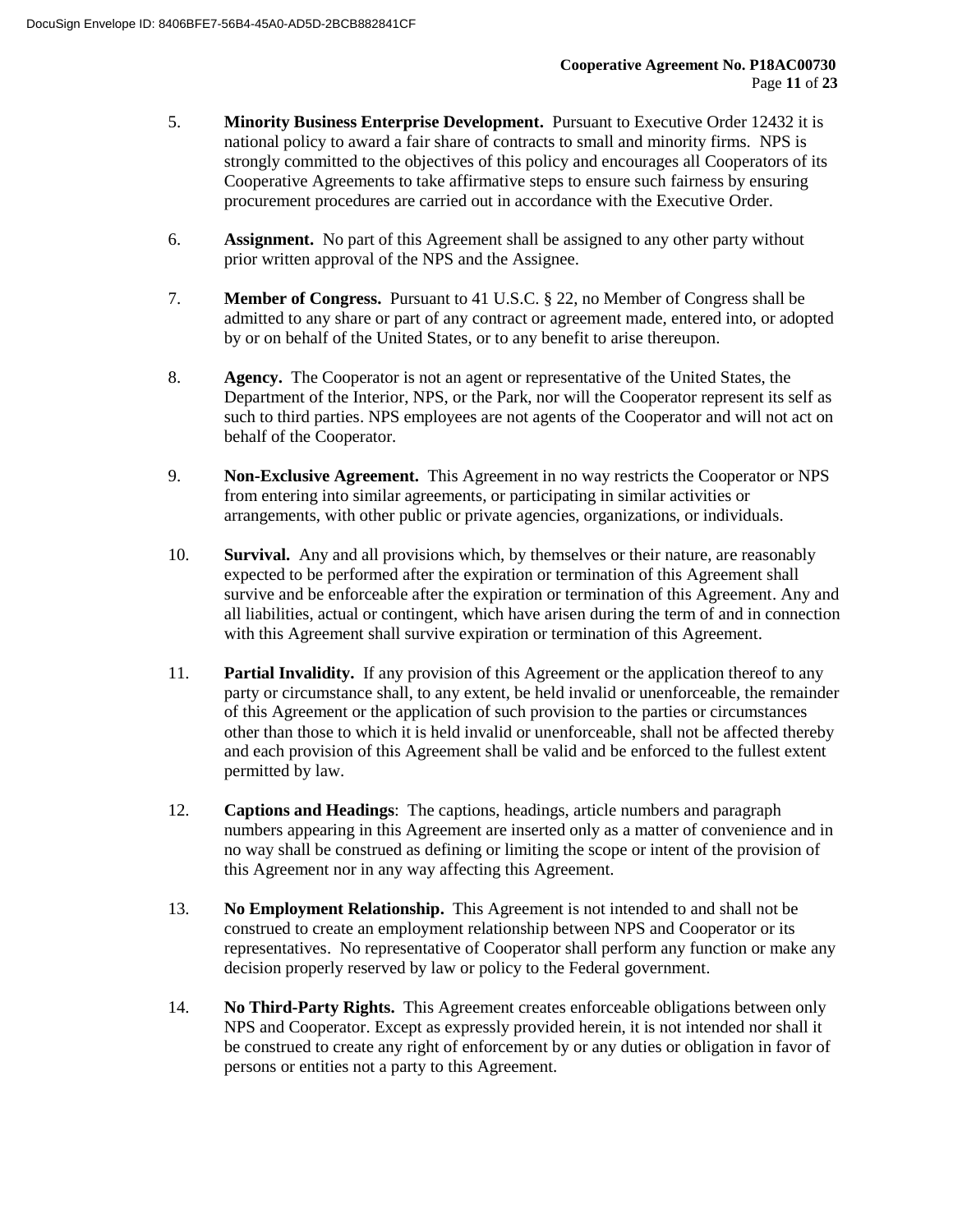15. **Foreign Travel.** The Cooperator shall comply with the provisions of the Fly America Act (49 USC 40118). The implanting regulations of the Fly America Act are found at 41 CFR 301-10.131 through 301-10.143.

### **B. Special Provisions**

### **1. Public Information and Endorsements.**

- a. Cooperator shall not publicize or otherwise circulate promotional material (such as advertisements, sales brochures, press releases, speeches, still and motion pictures, articles, manuscripts or other publications) which states or implies governmental, Departmental, bureau, or government employee endorsement of a business, product, service, or position which the Cooperator represents. No release of information relating to this award may state or imply that the Government approves of the Cooperator's work products, or considers the Cooperator's work product to be superior to other products or services.
- b. All information submitted for publication or other public releases of information regarding this project shall carry the following disclaimer.
- c. The views and conclusions contained in this document are those of the authors and should not be interpreted as representing the opinions or policies of the U.S. Government. Mention of trade names or commercial products does not constitute their endorsement by the U.S. Government.
- d. Cooperator must obtain prior Government approval for any public information releases concerning this award which refer to the Department of the Interior or any bureau or employee (by name or title). The specific text, layout photographs, etc. of the proposed release must be submitted with the request for approval.
- e. Cooperator further agrees to include this provision in a subaward to a subrecipient, except for a subaward to a State government, a local government, or to a federally recognized Indian tribal government.
- **2. Publications of Results of Studies.** No party will unilaterally publish a joint publication without consulting the other party. This restriction does not apply to popular publications of previously published technical matter. Publications pursuant to this Agreement may be produced independently or in collaboration with others; however, in all cases proper credit will be given to the efforts of those parties contribution to the publication. In the event no agreement is reached concerning the manner of publication or interpretation of results, either party may publish data after due notice and submission of the proposed manuscripts to the other. In such instances, the party publishing the data will give due credit to the cooperation but assume full responsibility for any statements on which there is a difference of opinion.
- **3. Rights in Data.** The Cooperator must grant the United States of America a royalty-free, non-exclusive and irrevocable license to publish, reproduce and use, and dispose of in any manner and for any purpose without limitation, and to authorize or ratify publication, reproduction or use by others, of all copyrightable material first produced or composed under this Agreement by the Cooperator, its employees or any individual or concern specifically employed or assigned to originate and prepare such material.
- **4. Retention and Access Requirements for Records.** All Cooperator financial and programmatic records, supporting documents, statistical records, and other grants-related records shall be maintained and available for access in accordance with 2 CFR Part 200.333-200.337.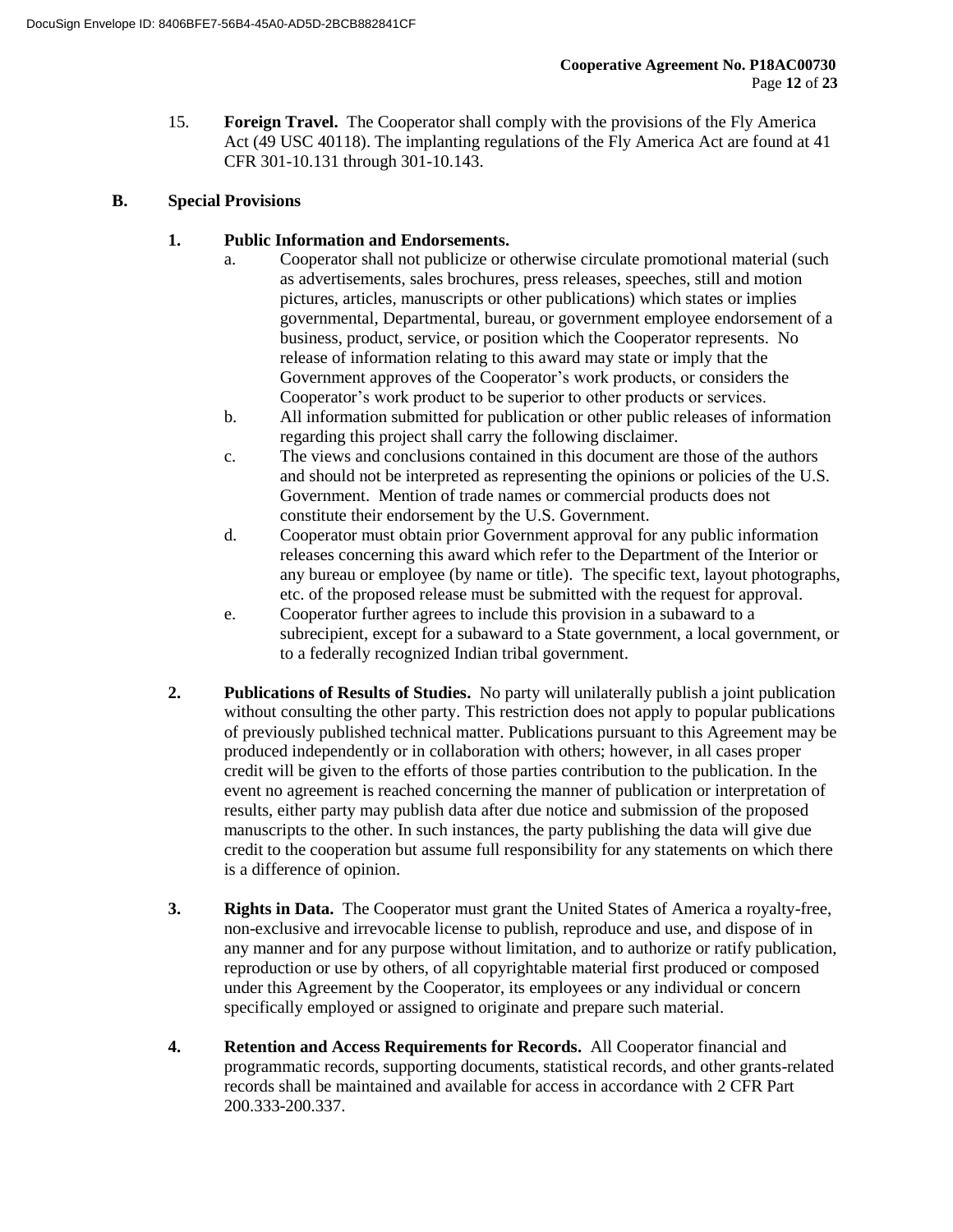### **5. Audit Requirements.**

- a. Non-Federal entities that expend \$750,000 or more during a year in Federal awards shall have a single or program-specific audit conducted for that year in accordance with the Single Audit Act Amendments of 1996 (31 U.S.C. 7501- 7507) and2 CFR Part 200, Subpart F , which is available at http://www.ecfr.gov/cgi-bin/textidx?SID=fd6463a517ceea3fa13e665e525051f4&node=sp2.1.200.f&rgn=div6
- b. Non-Federal entities that expend less than \$750,000 for a fiscal year in Federal awards are exempt from Federal audit requirements for that year, but records must be available for review or audit by appropriate officials of the Federal agency, pass-through entity, and General Accounting Office (GAO).
- c. Audits shall be made by an independent auditor in accordance with generally accepted government auditing standards covering financial audits. Additional audit requirements applicable to this agreement are found at 2 CFR Part 200, Subpart F, as applicable. Additional information on single audits is available from the Federal Audit Clearinghouse at http://harvester.census.gov/sac/.
- **6. Procurement Procedures.** It is a national policy to place a fair share of purchases with minority business firms. The Department of the Interior is strongly committed to the objectives of this policy and encourages all Cooperators of its grants and cooperative agreements to take affirmative steps to ensure such fairness. Positive efforts shall be made by Cooperators to utilize small businesses, minority-owned firms, and women's business enterprises, whenever possible. Cooperators of Federal awards shall take all of the following steps to further this goal:
	- a. Ensure that small businesses, minority-owned firms, and women's business enterprises are used to the fullest extent practicable.
	- b. Make information on forthcoming opportunities available and arrange time frames for purchases and contracts to encourage and facilitate participation by small businesses, minority-owned firms, and women's business enterprises.
	- c. Consider in the contract process whether firms competing for larger contracts intend to subcontract with small businesses, minority-owned firms, and women's business enterprises.
	- d. Encourage contracting with consortiums of small businesses, minority-owned firms and women's business enterprises when a contract is too large for one of these firms to handle individually.
	- e. Use the services and assistance, as appropriate, of such organizations as the Small Business Development Agency in the solicitation and utilization of small business, minority-owned firms and women's business enterprises.
- **7. Prohibition on Text Messaging and Using Electronic Equipment Supplied by the Government while Driving.** Executive Order 13513, Federal Leadership On Reducing Text Messaging While Driving, was signed by President Barack Obama on October 1, 2009. This Executive Order introduces a Federal Government-wide prohibition on the use of text messaging while driving on official business or while using Governmentsupplied equipment. **Additional guidance enforcing the ban will be issued at a later date.** In the meantime, please adopt and enforce policies that immediately ban text messaging while driving company-owned or –rented vehicles, government-owned or leased vehicles, or while driving privately owned vehicles when on official government business or when performing any work for or on behalf of the government.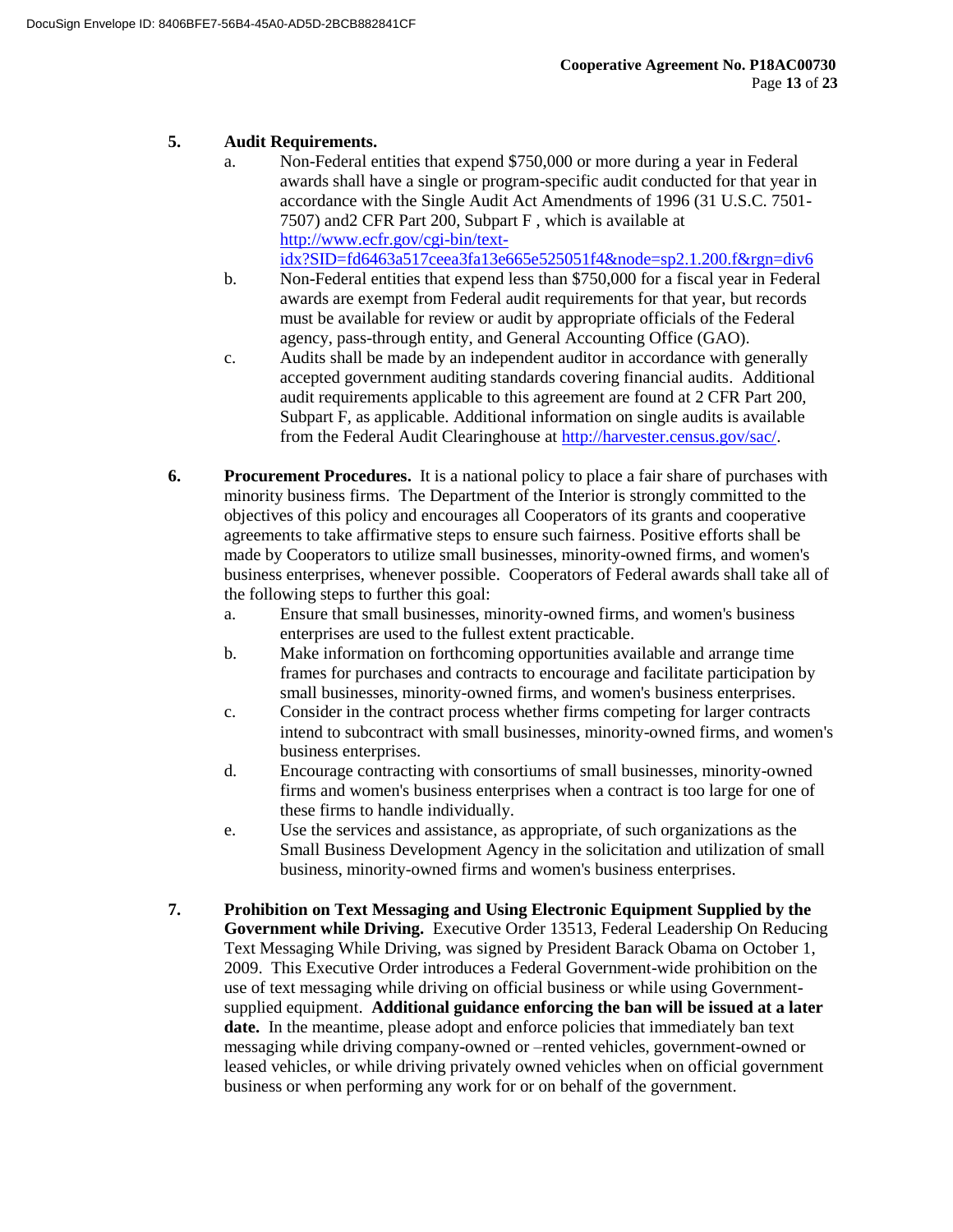- **8. Seat Belt Provision.** The Cooperator is encouraged to adopt and enforce on-the-job seat belt use policies and programs for their employees when operating company-owned, rented, or personally owned vehicles. These measures include, but are not limited to, conducting education, awareness, and other appropriate programs for their employees about the importance of wearing seat belts and the consequences of not wearing them.
- **9. Trafficking in Persons.** This term of award is pursuant to paragraph (g) of Section 106 of the Trafficking Victims Protections Act of 2000, as amended (2 CFR §175.15).
	- a. Provisions applicable to a Cooperator that is a private entity.
		- 1. You as the Cooperator, your employees, subCooperators under this award, and subrecipients' employees may not
			- i. Engage in severe forms of trafficking in persons during the period of time that the award is in effect;
			- ii. Procure a commercial sex act during the period of time that the award is in effect; or
			- iii. Use forced labor in the performance of the award or subawards under the award.
		- 2. We as the Federal awarding agency may unilaterally terminate this award, without penalty, if you or a subrecipient that is a private entity
			- i. Is determined to have violated a prohibition in paragraph a.1 of this award term; or
			- ii. Has an employee who is determined by the agency official authorized to terminate the award to have violated a prohibition in paragraph a.1 of this award term through conduct that is either:
				- a. Associated with performance under this award; or
				- b. Imputed to you or the subrecipient using the standards and due process for imputing the conduct of an individual to an organization that are provided in 2 CFR part 180, "OMB Guidelines to Agencies on Governmentwide Debarment and Suspension (NonProcurement)," as implemented by our agency at 2 CFR part 1400.
	- b. Provision applicable to a Cooperator other than a private entity. We as the Federal awarding agency may unilaterally terminate this award, without penalty, if a subrecipient that is a private entity-
		- 1. Is determined to have violated an applicable prohibition in paragraph a.1 of this award term; or
		- 2. Has an employee who is determined by the agency official authorized to terminate the award to have violated an applicable prohibition in paragraph a.1 of this award term through conduct that is either:
			- i. Associated with performance under this award; or
			- ii. Imputed to the subrecipient using the standards and due process for imputing the conduct of an individual to an organization that are provided in 2 CFR part 180, "OMB Guidelines to Agencies on Governmentwide Debarment and Suspension (NonProcurement)," as implemented by our agency at 2 CFR part 1400.
	- c. Provisions applicable to any Cooperator.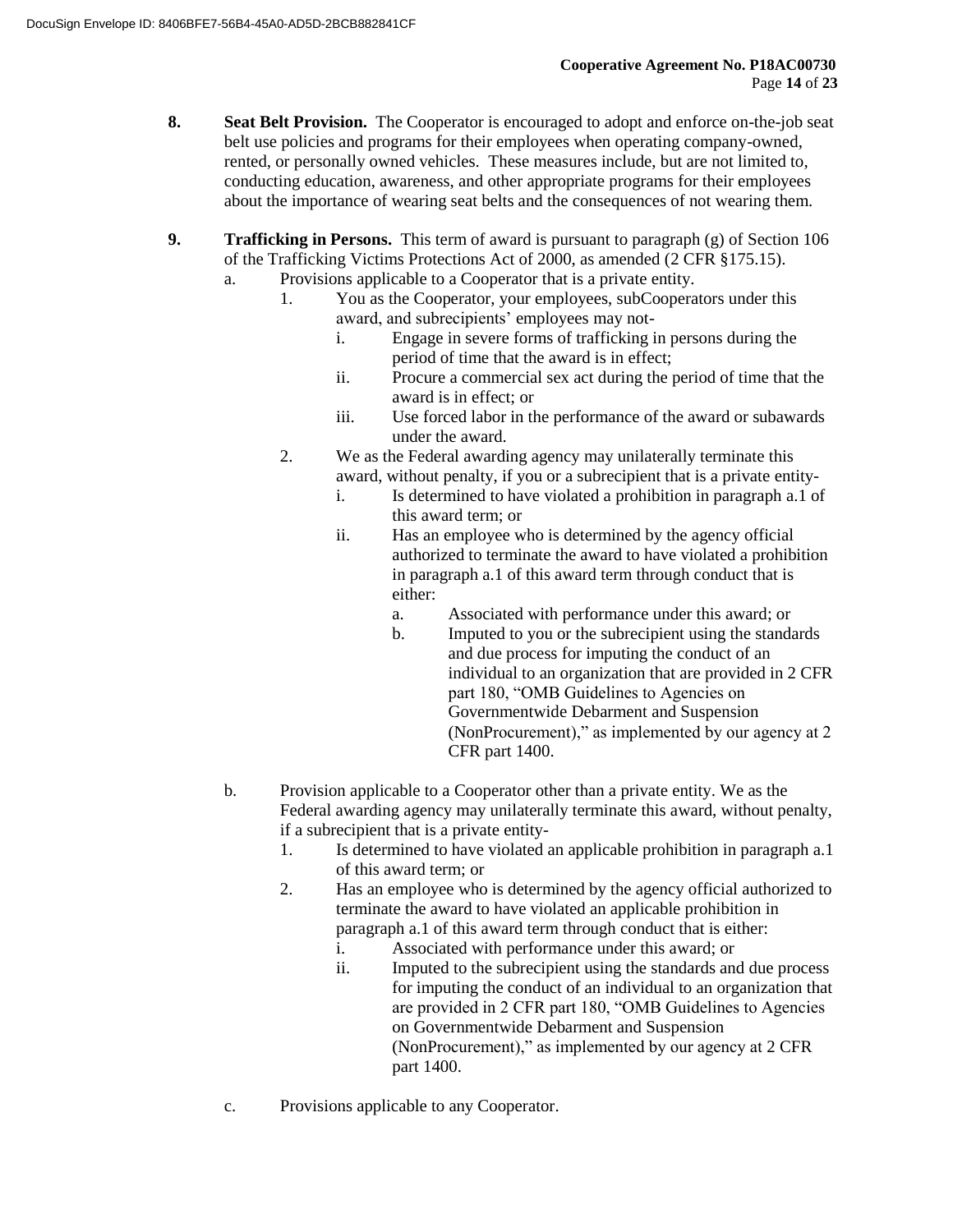- 1. You must inform us immediately of any information you receive from any source alleging a violation of a prohibition in paragraph a.1 of this award term.
- 2. Our right to terminate unilaterally that is described in paragraph a.2 or b of this section:
	- i. Implements section  $106(g)$  of the Trafficking Victims Protection Act of 2000 (TVPA), as amended  $(22$  USC  $7104(g)$ ), and
	- ii. Is in addition to all other remedies for noncompliance that are available to us under this award.
- 3. You must include the requirements of paragraph a.1 of this award term in any subaward you make to a private entity.
- d. Definitions. For purposes of this award term:
	- 1. "Employee" means either:
		- i. An individual employed by you or a subrecipient who is engaged in the performance of the project or program under this awards; or
		- ii. Another person engaged in the performance of the project or program under this award and not compensated by you including, but not limited to, a volunteer or individual whose services are contributed by a third party as an in-kind contribution toward cost sharing or matching requirements.
	- 2. "Forced labor" means labor obtained by any of the following methods: The recruitment, harboring, transportation, provision, or obtaining of a person for labor or services, through the use of force, fraud, or coercion for the purpose of subjection to involuntary servitude, peonage, debt bondage, or slavery.
	- 3. "Private entity" means:
		- i. Any entity other than a State, local government, Indian tribe, or foreign public entity, as those terms are defined in 2 CFR 175.25; and
		- ii. Includes:
			- a. A nonprofit organization, including any nonprofit institution of higher education, hospital, or tribal organization other than one included in the definition of Indian tribe at 2 CFR 175.25(b).
			- b. A for-profit organization.
	- 4. "Severe forms of trafficking in persons," "commercial sex act," and "coercion" have the meanings given at section 103 of the TVPA, as amended (22 USC 7102).

#### **10. Cooperator Employee Whistleblower Rights and Requirement to Inform Employees of Whistleblower Rights.**

- a. This award and employees working on this financial assistance agreement will be subject to the whistleblower rights and remedies in the pilot program on Award Cooperator employee whistleblower protections established at 41 U.S.C. 4712 by section 828 of the National Defense Authorization Act for Fiscal Year 2013 (Pub. L. 112-239).
- b. The Award Cooperator shall inform its employees in writing, in the predominant language of the workforce, of employee whistleblower rights and protections under 41 U.S.C. 4712.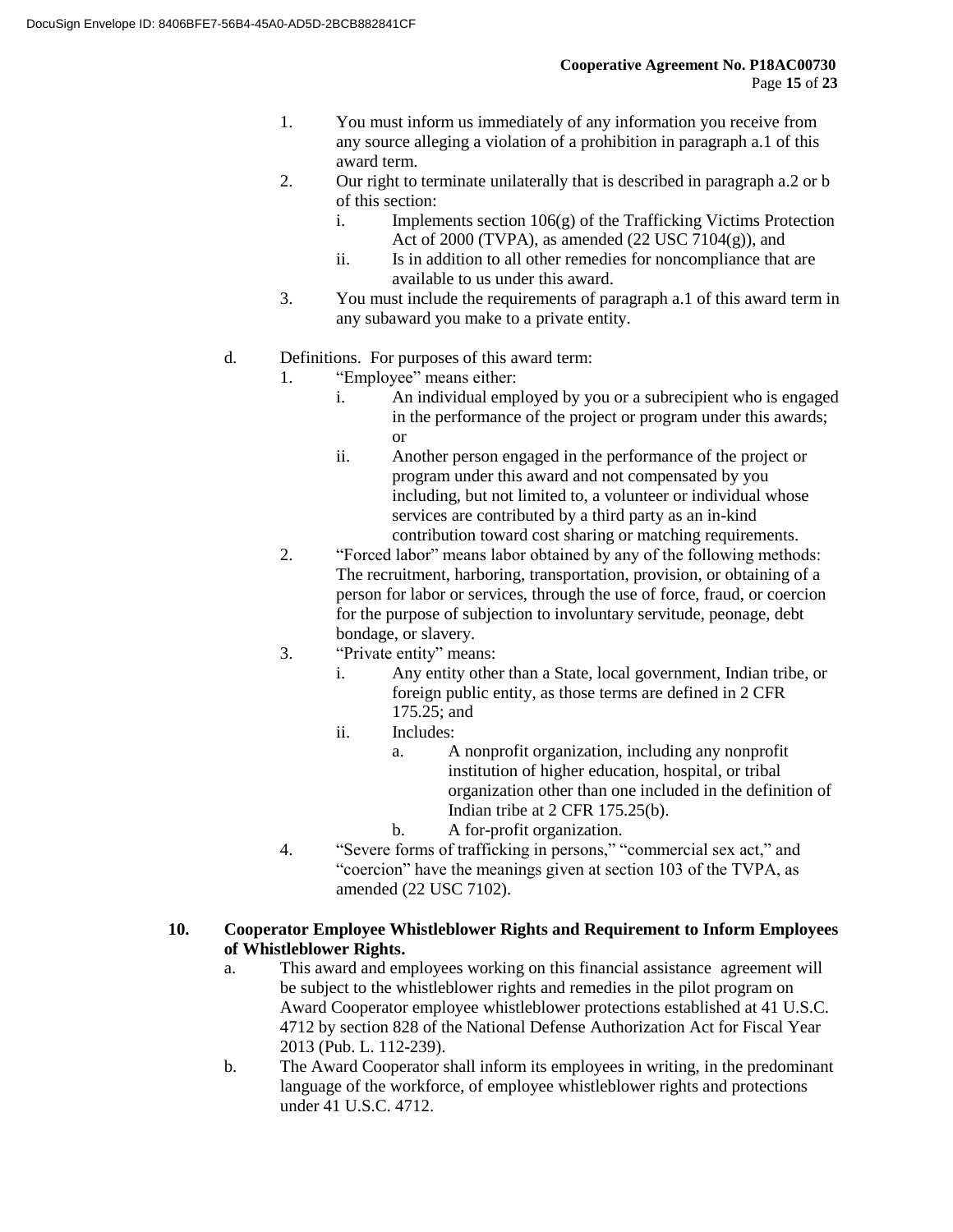c. The Award Cooperator shall insert the substance of this clause, including this paragraph (c), in all subawards or subcontracts over the simplified acquisition threshold, 42 CFR § 52.203-17 (as referenced in 42 CFR § 3.908-9).

## **11. Reporting Subawards and Executive Compensation**

- a. Reporting of first-tier subawards.
	- 1. Applicability. Unless you are exempt as provided in paragraph D. of this award term, you must report each action that obligates \$25,000 or more in Federal funds that does not include Recovery Act funds (as defined in section 1512(a)(2) of the American Recovery and Reinvestment Act of 2009, Pub. L. 111–5) for a subaward to an entity (see definitions in paragraph E. of this award term).
	- 2. Where and when to report.
		- i. You must report each obligating action described in paragraph A.1. of this award term to http://www.fsrs.gov.
		- ii. For subaward information, report no later than the end of the month following the month in which the obligation was made. (For example, if the obligation was made on November 7, 2014, the obligation must be reported by no later than December 31, 2014.)
	- 3. What to report. You must report the information about each obligating action that the submission instructions posted at http://www.fsrs.gov specify.
- b. Reporting Total Compensation of Cooperator Executives.
	- 1. Applicability and what to report. You must report total compensation for each of your five most highly compensated executives for the preceding completed fiscal year, if
		- i. The total Federal funding authorized to date under this award is \$25,000 or more;
		- ii. In the preceding fiscal year, you received
			- a. 80 percent or more of your annual gross revenues from Federal procurement contracts (and subcontracts) and Federal financial assistance subject to the Transparency Act, as defined at 2 CFR 170.320 (and subawards); and
			- b. \$25,000,000 or more in annual gross revenues from Federal procurement contracts (and subcontracts) and Federal financial assistance subject to the Transparency Act, as defined at 2 CFR 170.320 (and subawards); and
		- iii. The public does not have access to information about the compensation of the executives through periodic reports filed under section 13(a) or 15(d) of the Securities Exchange Act of 1934 (15 U.S.C. 78m(a), 78o(d)) or section 6104 of the Internal Revenue Code of 1986. (To determine if the public has access to the compensation information, see the U.S. Security and Exchange Commission total compensation filings at http://www.sec.gov/answers/execomp.htm.)
	- 2. Where and when to report. You must report executive total compensation described in paragraph A.1. of this award term:
		- i. As part of your registration profile at https://www.sam.gov.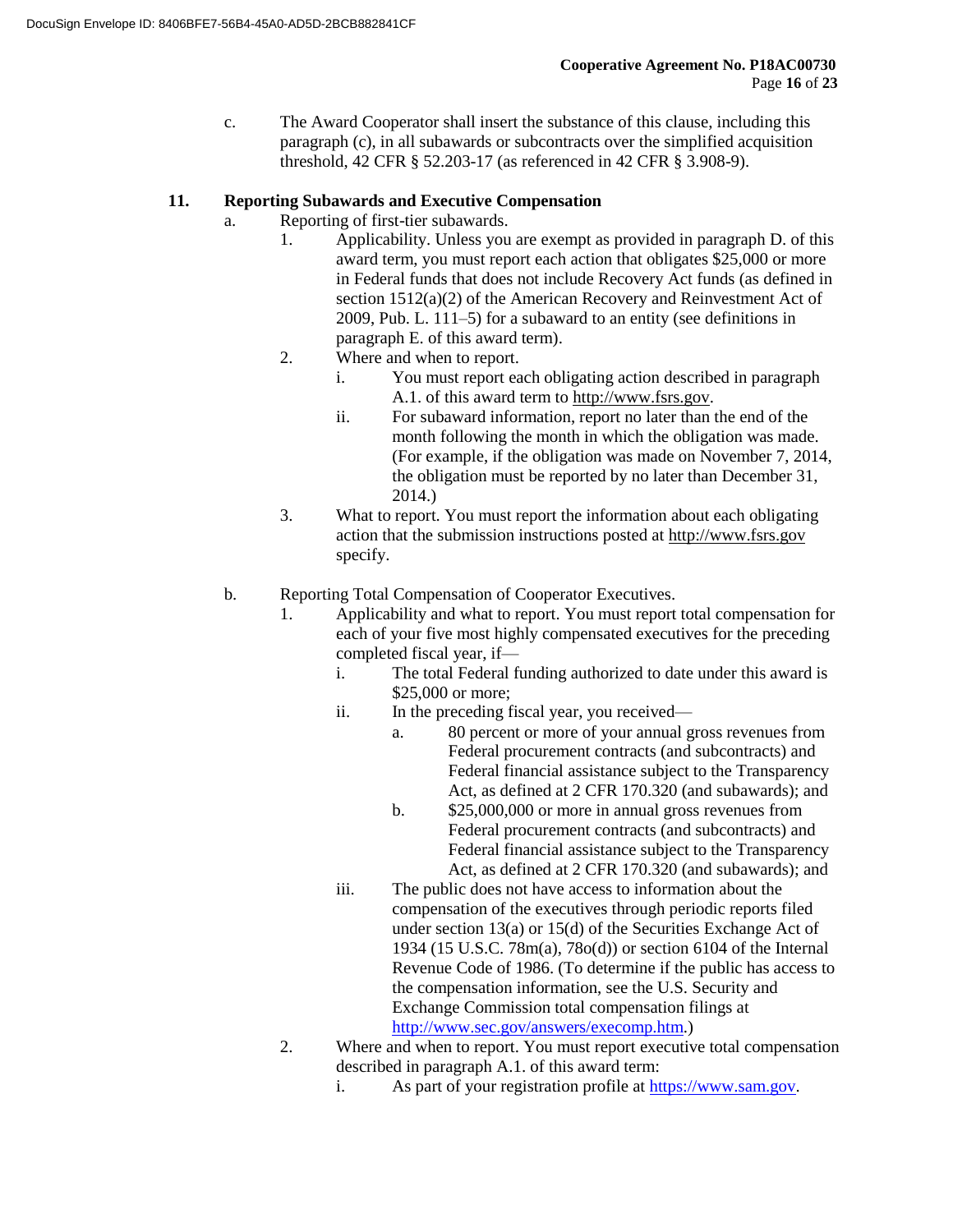- ii. By the end of the month following the month in which this award is made, and annually thereafter.
- c. Reporting of total compensation of subrecipient executives.
	- 1. Applicability and what to report. Unless you are exempt as provided in paragraph D. of this award term, for each first-tier subrecipient under this award, you shall report the names and total compensation of each of the subrecipient's five most highly compensated executives for the subrecipient's preceding completed fiscal year, if
		- i. In the subrecipient's preceding fiscal year, the subrecipient received
			- a. 80 percent or more of its annual gross revenues from Federal procurement contracts (and subcontracts) and Federal financial assistance subject to the Transparency Act, as defined at 2 CFR 170.320 (and subawards); and
			- b. \$25,000,000 or more in annual gross revenues from Federal procurement contracts (and subcontracts), and Federal financial assistance subject to the Transparency Act (and subawards); and
		- ii. The public does not have access to information about the compensation of the executives through periodic reports filed under section 13(a) or 15(d) of the Securities Exchange Act of 1934 (15 U.S.C. 78m(a), 78o(d)) or section 6104 of the Internal Revenue Code of 1986. (To determine if the public has access to the compensation information, see the U.S. Security and Exchange Commission total compensation filings at http://www.sec.gov/answers/execomp.htm.)
	- 2. Where and when to report. You must report subrecipient executive total compensation described in paragraph c.1. of this award term:
		- i. To the Cooperator.
		- ii. By the end of the month following the month during which you make the subaward. For example, if a subaward is obligated on any date during the month of October of a given year (i.e., between October 1 and 31), you must report any required compensation information of the subrecipient by November 30 of that year.
- d. Exemptions.
	- 1. If, in the previous tax year, you had gross income, from all sources, under \$300,000, you are exempt from the requirements to report:
		- i. Subawards, and
		- ii. The total compensation of the five most highly compensated executives of any subrecipient.
- e. Definitions. For purposes of this award term:
	- 1. Entity means all of the following, as defined in 2 CFR part 25:
		- i. A Governmental organization, which is a State, local government, or Indian tribe;
		- ii. A foreign public entity;
		- iii. A domestic or foreign nonprofit organization;
		- iv. A domestic or foreign for-profit organization;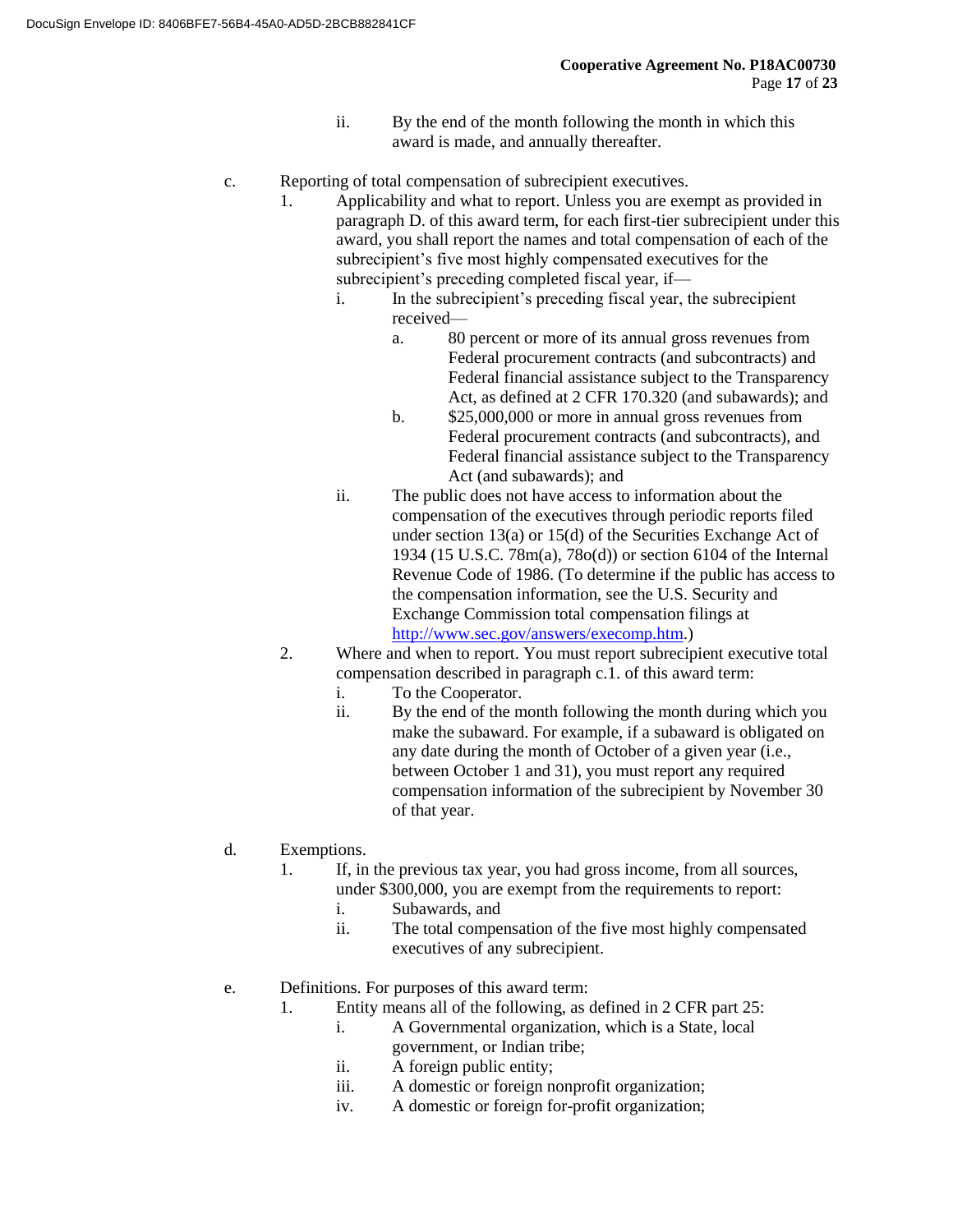- v. A Federal agency, but only as a subrecipient under an award or subaward to a non-Federal entity.
- 2. Executive means officers, managing partners, or any other employees in management positions.
- 3. Subaward:
	- i. This term means a legal instrument to provide support for the performance of any portion of the substantive project or program for which you received this award and that you as the Cooperator award to an eligible subrecipient.
	- ii. The term includes your procurement of property and services needed to carry out the project or program. The term does not include procurement of incidental property and services needed to carry out the award project or program.
	- iii. A subaward may be provided through any legal agreement, including an agreement that you or a subrecipient considers a contract.
- 4. Subrecipient means an entity that:
	- i. Receives a subaward from you (the Cooperator) under this award; and
	- ii. Is accountable to you for the use of the Federal funds provided by the subaward.
- 5. Total compensation means the cash and noncash dollar value earned by the executive during the Cooperator's or subrecipient's preceding fiscal year and includes the following (for more information see 17 CFR  $229.402(c)(2)$ :
	- i. Salary and bonus.
	- ii. Awards of stock, stock options, and stock appreciation rights. Use the dollar amount recognized for financial statement reporting purposes with respect to the fiscal year in accordance with the Statement of Financial Accounting Standards No. 123 (Revised 2004) (FAS 123R), Shared Based Payments.
	- iii. Earnings for services under non-equity incentive plans. This does not include group life, health, hospitalization or medical reimbursement plans that do not discriminate in favor of executives, and are available generally to all salaried employees.
	- iv. Change in pension value. This is the change in present value of defined benefit and actuarial pension plans.
	- v. Above-market earnings on deferred compensation which is not tax-qualified.
	- vi. Other compensation, if the aggregate value of all such other compensation (e.g. severance, termination payments, value of life insurance paid on behalf of the employee, perquisites or property) for the executive exceeds \$10,000.

## **12. Conflict of Interest**

a. The Cooperator must establish safeguards to prohibit its employees and Subrecipients from using their positions for purposes that constitute or present the appearance of a personal or organizational conflict of interest. The Cooperator is responsible for notifying the Awarding Officer in writing of any actual or potential conflicts of interest that may arise during the life of this award. Conflicts of interest include any relationship or matter which might place the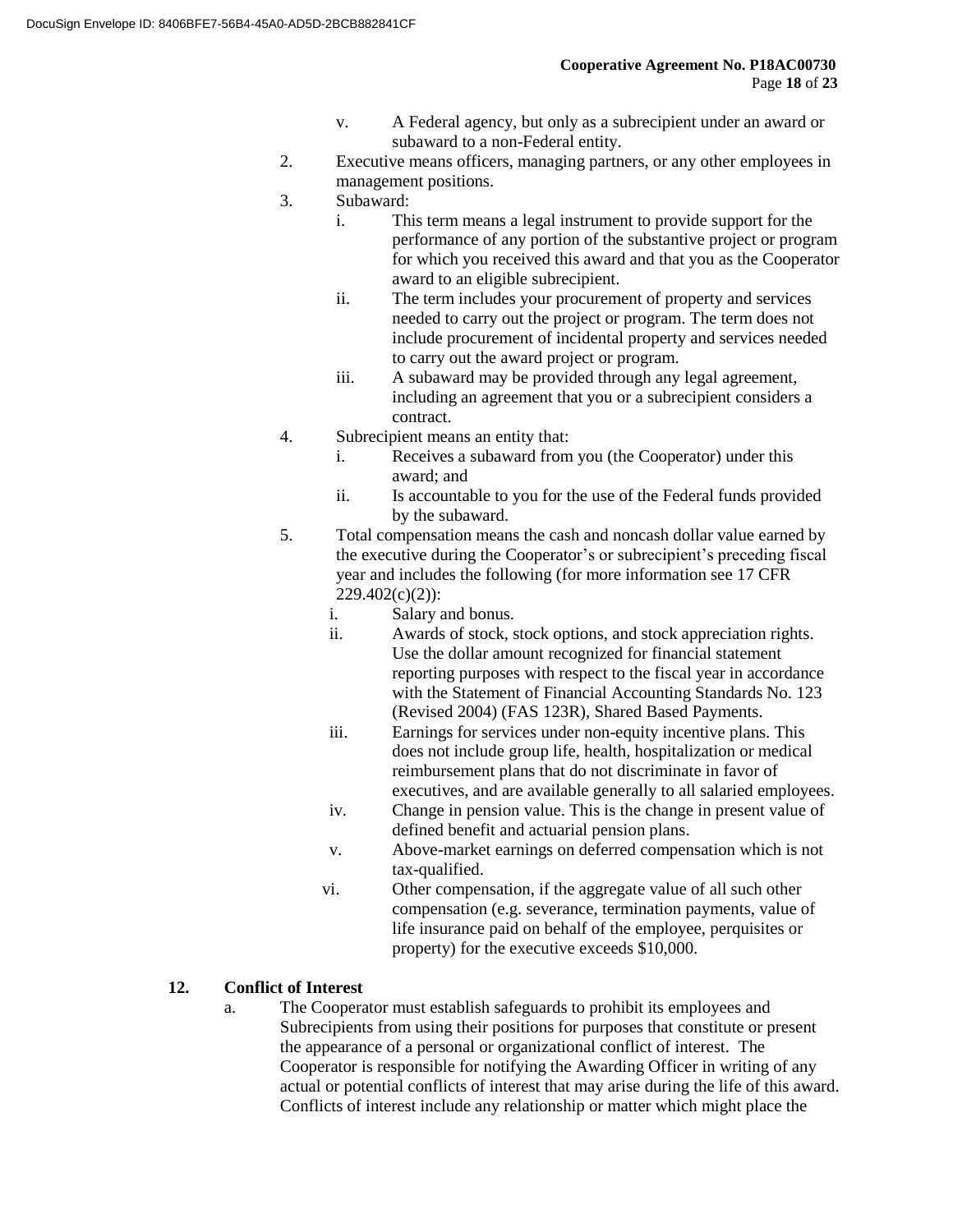Cooperator or its employees in a position of conflict, real or apparent, between their responsibilities under the agreement and any other outside interests. Conflicts of interest may also include, but are not limited to, direct or indirect financial interests, close personal relationships, positions of trust in outside organizations, consideration of future employment arrangements with a different organization, or decision-making affecting the award that would cause a reasonable person with knowledge of the relevant facts to question the impartiality of the Cooperator and/or Cooperator's employees and Subrecipients in the matter.

- b. The Awarding Officer and the servicing Ethics Counselor will determine if a conflict of interest exists. If a conflict of interest exists, the Awarding Officer will determine whether a mitigation plan is feasible. Mitigation plans must be approved by the Awarding Officer in writing.
- c. Failure to resolve conflicts of interest in a manner that satisfies the government may be cause for termination of the award. Failure to make required disclosures may result in any of the remedies described in 2 CFR § 200.338, Remedies/or Noncompliance, including suspension or debarment (see also 2 CFR Part 180).

### 13. **Minimum Wages Under Executive Order 13658 (January 2015)**

a. *Definitions.* As used in this clause—

"United States" means the 50 states and the District of Columbia. "Worker"—

- 1. Means any person engaged in performing work on, or in connection with, an agreement covered by Executive Order 13658, and
	- i. Whose wages under such agreements are governed by the Fair Labor Standards Act (29 U.S.C. chapter 8), the Service Contract Labor Standards statute (41 U.S.C. chapter 67), or the Wage Rate Requirements (Construction) statute (40 U.S.C. chapter 31, subchapter IV).
	- ii. Other than individuals employed in a bona fide executive, administrative, or professional capacity, as those terms are defined in 29 C.F.R. § 541,
	- iii. Regardless of the contractual relationship alleged to exist between the individual and the employer.
- 2. Includes workers performing on, or in connection with, the agreement whose wages are calculated pursuant to special certificates issued under 29 U.S.C. § 214(c).
- 3. Also includes any person working on, or in connection with, the agreement and individually registered in a bona fide apprenticeship or training program registered with the Department of Labor's Employment and Training Administration, Office of Apprenticeship, or with a State Apprenticeship Agency recognized by the Office of Apprenticeship.

#### b. *Executive Order Minimum Wage rate.*

1. The Cooperator shall pay to workers, while performing in the United States, and performing on, or in connection with, this agreement, a minimum hourly wage rate of \$10.10 per hour beginning January 1, 2015.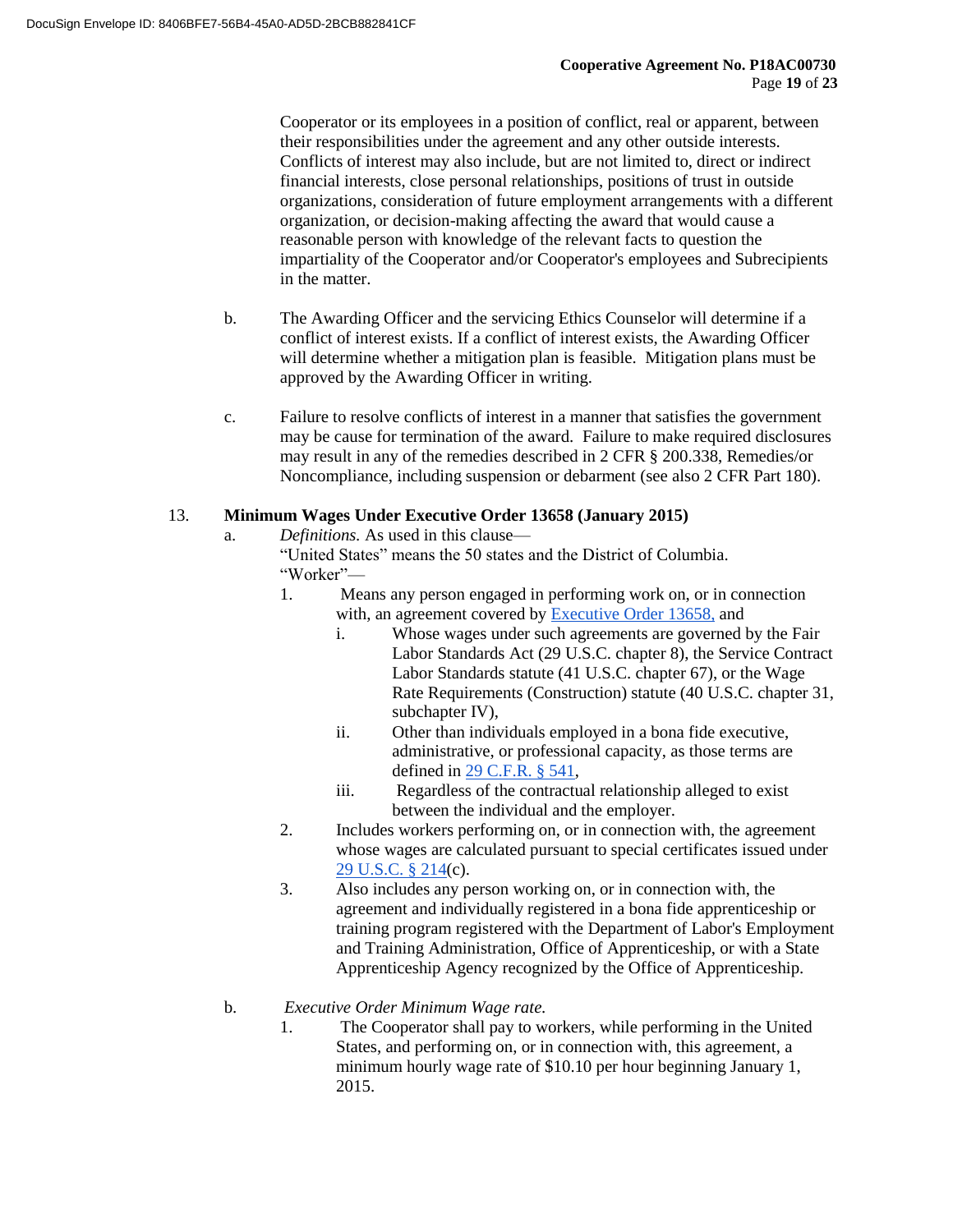- 2. The Cooperator shall adjust the minimum wage paid, if necessary, beginning January 1, 2016 and annually thereafter, to meet the Secretary of Labor's annual E.O. minimum wage. The Administrator of the Department of Labor's Wage and Hour Division (the Administrator) will publish annual determinations in the Federal Register no later than 90 days before the effective date of the new E.O. minimum wage rate. The Administrator will also publish the applicable E.O. minimum wage on *www.wdol.gov* (or any successor Web site) and on all wage determinations issued under the Service Contract Labor Standards statute or the Wage Rate Requirements (Construction) statute. The applicable published E.O. minimum wage is incorporated by reference into this agreement.
- 3.
- i. The Cooperator may request a price adjustment only after the effective date of the new annual E.O. minimum wage determination. Prices will be adjusted only if labor costs increase as a result of an increase in the annual E.O. minimum wage, and for associated labor costs and relevant subaward costs. Associated labor costs shall include increases or decreases that result from changes in social security and unemployment taxes and workers' compensation insurance, but will not otherwise include any amount for general and administrative costs, overhead, or profit.
- ii. Subrecipients may be entitled to adjustments due to the new minimum wage, pursuant to paragraph (b)(2). Cooperators shall consider any Subrecipient requests for such price adjustment.
- iii. The Awarding Officer will not adjust the agreement price under this clause for any costs other than those identified in paragraph (b)(3)(i) of this clause, and will not provide duplicate price adjustments with any price adjustment under clauses implementing the Service Contract Labor Standards statute or the Wage Rate Requirements (Construction) statute.
- 4. The Cooperator warrants that the prices in this agreement do not include allowance for any contingency to cover increased costs for which adjustment is provided under this clause.
- 5. The Cooperator shall pay, unconditionally to each worker, all wages due free and clear without subsequent rebate or kickback. The Cooperator may make deductions that reduce a worker's wages below the E.O. minimum wage rate only if done in accordance with 29 C.F.R. § 10.23, Deductions.
- 6. The Cooperator shall not discharge any part of its minimum wage obligation under this clause by furnishing fringe benefits or, with respect to workers whose wages are governed by the Service Contract Labor Standards statute, the cash equivalent thereof.
- 7. Nothing in this clause shall excuse the Cooperator from compliance with any applicable Federal or State prevailing wage law or any applicable law or municipal ordinance establishing a minimum wage higher than the E.O. minimum wage. However, wage increases under such other laws or municipal ordinances are not subject to price adjustment under this subpart.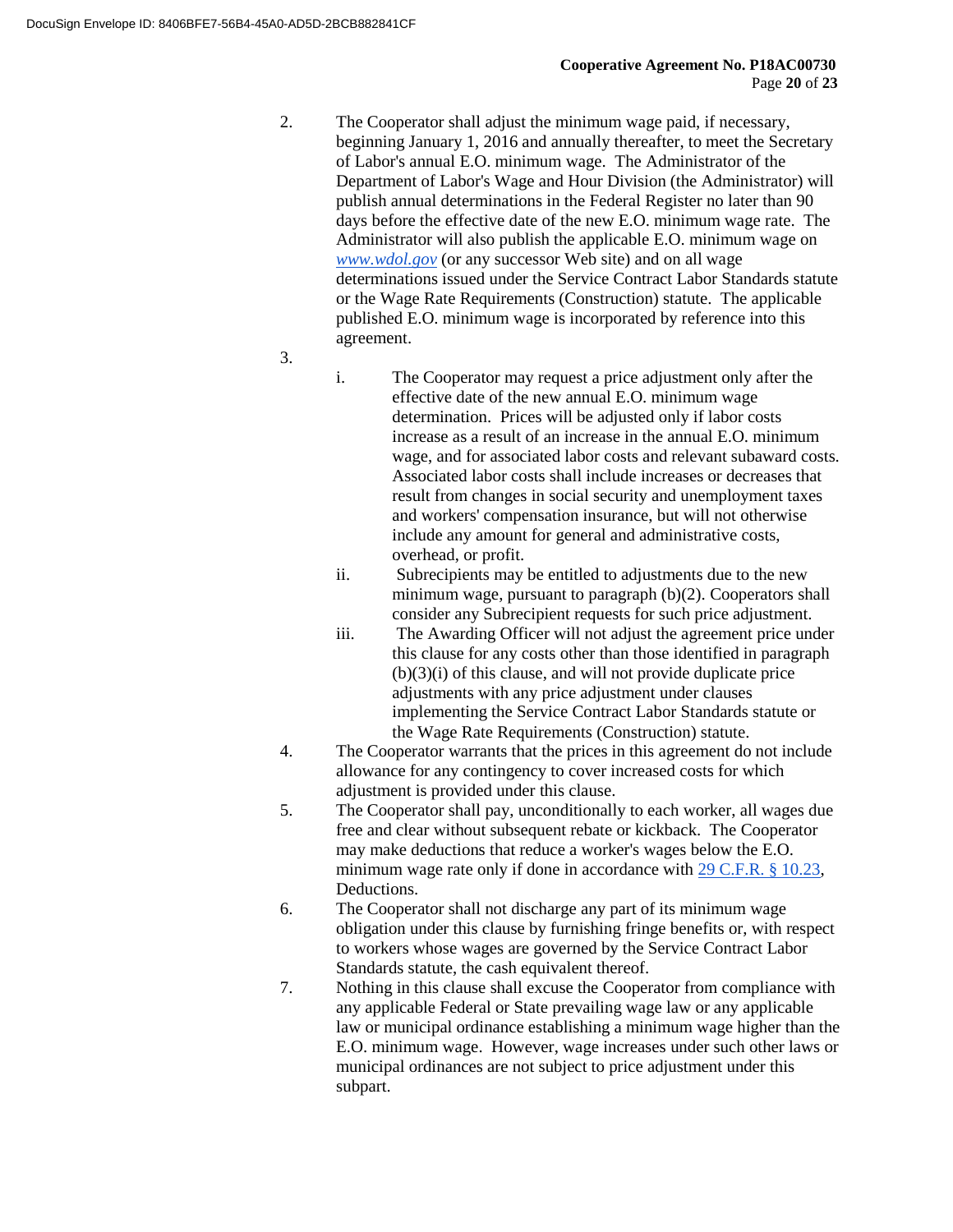- 8. The Cooperator shall pay the E.O. minimum wage rate whenever it is higher than any applicable collective bargaining agreement(s) wage rate.
- 9. The Cooperator shall follow the policies and procedures in 29 C.F.R. § 10.24(b) and 10.28 for treatment of workers engaged in an occupation in which they customarily and regularly receive more than \$30 a month in tips.
- c.
- 1. This clause applies to workers as defined in paragraph (a). As provided in that definition
	- i. Workers are covered regardless of the contractual relationship alleged to exist between the Cooperator or Subrecipient and the worker;
	- ii. Workers with disabilities whose wages are calculated pursuant to special certificates issued under 29 U.S.C. § 214(c) are covered; and
	- iii. Workers who are registered in a bona fide apprenticeship program or training program registered with the Department of Labor's Employment and Training Administration, Office of Apprenticeship, or with a State Apprenticeship Agency recognized by the Office of Apprenticeship, are covered.
- 2. This clause does not apply to
	- i. Fair Labor Standards Act (FLSA) covered individuals performing in connection with contracts covered by the E.O., *i.e.* those individuals who perform duties necessary to the performance of the agreement, but who are not directly engaged in performing the specific work called for by the agreement, and who spend less than 20 percent of their hours worked in a particular workweek performing in connection with such agreements;
	- ii. Individuals exempted from the minimum wage requirements of the FLSA under  $29$  U.S.C. § 213(a) and 214(a) and (b), unless otherwise covered by the Service Contract Labor Standards statute, or the Wage Rate Requirements (Construction) statute. These individuals include but are not limited to—
		- A. Learners, apprentices, or messengers whose wages are calculated pursuant to special certificates issued under 29 U.S.C. § 214(a).
		- B. Students whose wages are calculated pursuant to special certificates issued under 29 U.S.C. § 214(b).
		- C. Those employed in a bona fide executive, administrative, or professional capacity (29 U.S.C. § 213(a)(1) and 29 C.F.R. § part 541).
- d. *Notice.* The Cooperator shall notify all workers performing work on, or in connection with, this agreement of the applicable E.O. minimum wage rate under this clause. With respect to workers covered by the Service Contract Labor Standards statute or the Wage Rate Requirements (Construction) statute, the Contractor may meet this requirement by posting, in a prominent and accessible place at the worksite, the applicable wage determination under those statutes. With respect to workers whose wages are governed by the FLSA, the Cooperator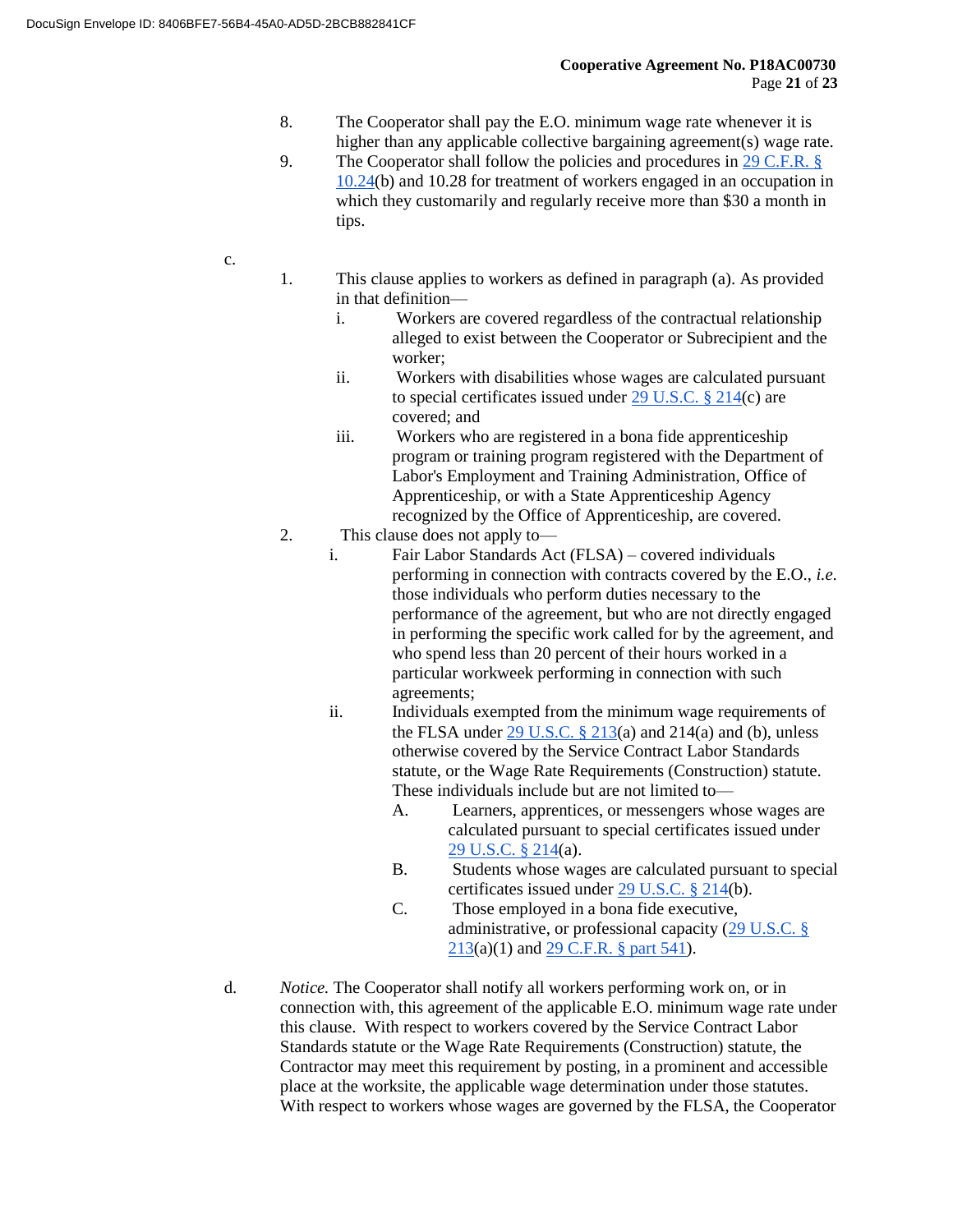shall post notice, utilizing the poster provided by the Administrator, which can be obtained at *www.dol.gov/whd/govcontracts,* in a prominent and accessible place at the worksite. Cooperators that customarily post notices to workers electronically may post the notice electronically provided the electronic posting is displayed prominently on any Web site that is maintained by the Cooperator, whether external or internal, and customarily used for notices to workers about terms and conditions of employment.

- e. *Payroll Records.*
	- 1. The Cooperator shall make and maintain records, for three years after completion of the work, containing the following information for each worker:
	- i. Name, address, and social security number;
	- ii. The worker's occupation(s) or classification(s);
	- iii. The rate or rates of wages paid;
	- iv. The number of daily and weekly hours worked by each worker;
	- v. Any deductions made; and
	- vi. Total wages paid.
	- 2. The Cooperator shall make records pursuant to paragraph  $(e)(1)$  of this clause available for inspection and transcription by authorized representatives of the Administrator. The Cooperator shall also make such records available upon request of the Contracting Officer.
		- 3. The Cooperator shall make a copy of the agreement available, as applicable, for inspection or transcription by authorized representatives of the Administrator.
		- 4. Failure to comply with this paragraph (e) shall be a violation of 29 C.F.R. § 10.26 and this agreement. Upon direction of the Administrator or upon the Awarding Officer's own action, payment shall be withheld until such time as the noncompliance is corrected.
	- 5. Nothing in this clause limits or otherwise modifies the Cooperator's payroll and recordkeeping obligations, if any, under the Service Contract Labor Standards statute, the Wage Rate Requirements (Construction) statute, the Fair Labor Standards Act, or any other applicable law.
- f. *Access.* The Cooperator shall permit authorized representatives of the Administrator to conduct investigations, including interviewing workers at the worksite during normal working hours.
- g. *Withholding.* The Awarding Officer, upon his or her own action or upon written request of the Administrator, will withhold funds or cause funds to be withheld, from the Cooperator under this or any other Federal agreement with the same Cooperator, sufficient to pay workers the full amount of wages required by this clause.
- h. *Disputes.* Department of Labor has set forth in 29 C.F.R. § 10.51, Disputes concerning Cooperator compliance, the procedures for resolving disputes concerning an Cooperator's compliance with Department of Labor regulations at 29 C.F.R. § 10. Such disputes shall be resolved in accordance with those. This includes disputes between the Cooperator (or any of its Subrecipients) and the contracting agency, the Department of Labor, or the workers or their